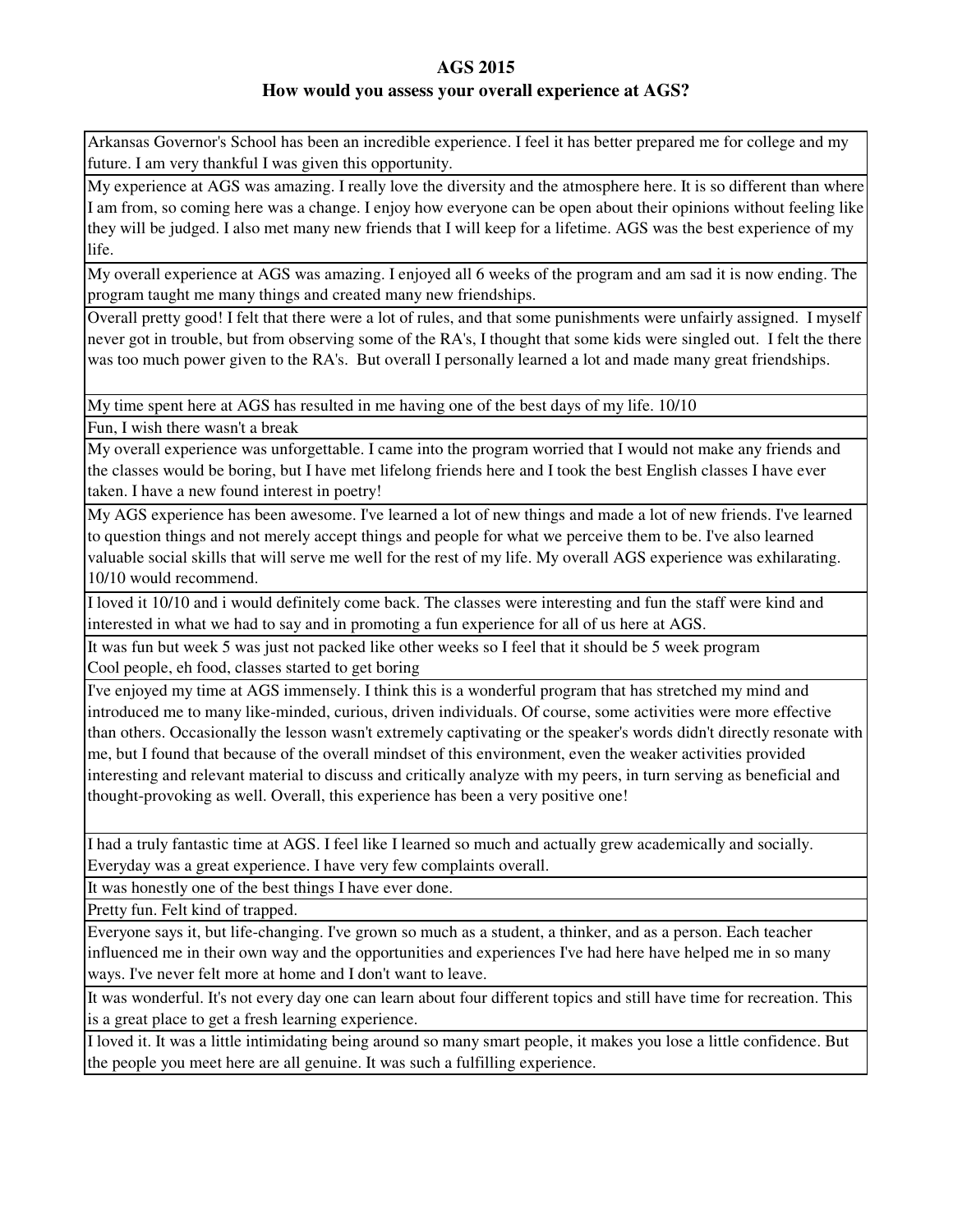AGS was overall a good experience. I enjoyed meeting people who had the same passions and goals as I do. The beginning was a little overwhelming simply because many kids came to AGS already having a "group". The first week was a little repetitive because we had to keep reintroducing each other (which makes sense). I enjoyed many of the 4:10/6:10's although some were a little misleading & did not actually touch on what the description said it would. The field trips like Heifer and the plays were also very fun. The majority of the RA's were really nice and understanding. The food was better than school food, however often some of it was flavorless and the cafeteria lacked of fruit. The dorms could use some improvement (mold/air conditioner/bug problems). I enjoyed the atmosphere, however, I did notice that some staff would favor some individuals.

It was a fantastic experience to learn and grow as a person and a student

I enjoyed my experience at AGS very much. It has been probably the best 6 weeks of my life, and I am extremely thankful for being able to come be a part of it.

It was a fantastic experience that I would not trade for the world. It has helped me as a person to think about what i am doing and how to become a beneficial member of society.

One of the greatest experiences of my life. if I could do it over again I would.

I felt the intellectual stimulation to be a bit lacking if I'm being honest. I felt I learned nothing in my main area and area 2 was just a rehash of discussion after movies.

Totes amazing

AGS has provided me with opportunities for intellectual, social and emotional growth. I feel like it has taken me several steps closer to achieving my academic goals. It has also helped me develop what will hopefully be lifelong friendships with many people. All the enriching experiences that AGS has offered helped me develop as an individual as a whole--not just intellectually.

Out of 10, 4.

Not because of anything wrong with the program. I just didn't like being away from home.

I had a great experience.

AGS was the most amazing summer of my life. I've learned more here in six weeks than I do in a year at High School. Not only the learning environment but lifelong friendships have been made and it's an absolute honor that I got to participate. Thank You Tim!!!

It was better than I expected. I made connections with people I'd never known, sharpened skills I never thought I'd own, and, just, in general, got out of my comfort zone.

My overall experience was mind-opening. I am changed because of it and I have learned to be a more accepting person and a more critical thinker.

Wow. The experience has been WOW. I am heart broken at the fact that I have to leave. I have loved everyone here. People are so open minded and kind. 10/10 would recommend.

I think the experience is second to none. I've been fortunate enough to have a lot of experience being away from home for longer periods of time during the summer, but AGS by far did the best in giving me a college-like experience. Furthermore, the people here are absolutely amazing. The community here at AGS is so open-minded and generally accepting, and that's unfortunately not something that can be found every where. It's been a wonderful experience, and I would definitely recommend the program to other people.

AGS was the most physically, socially, emotionally, and intellectually stimulating event in my life. The six weeks I spent here were amazing and unforgettable.

Life-changing, I became more confident of myself and was able to make a lot of good connections with people.

My experience was wonderful. I wouldn't trade it for anything in the world.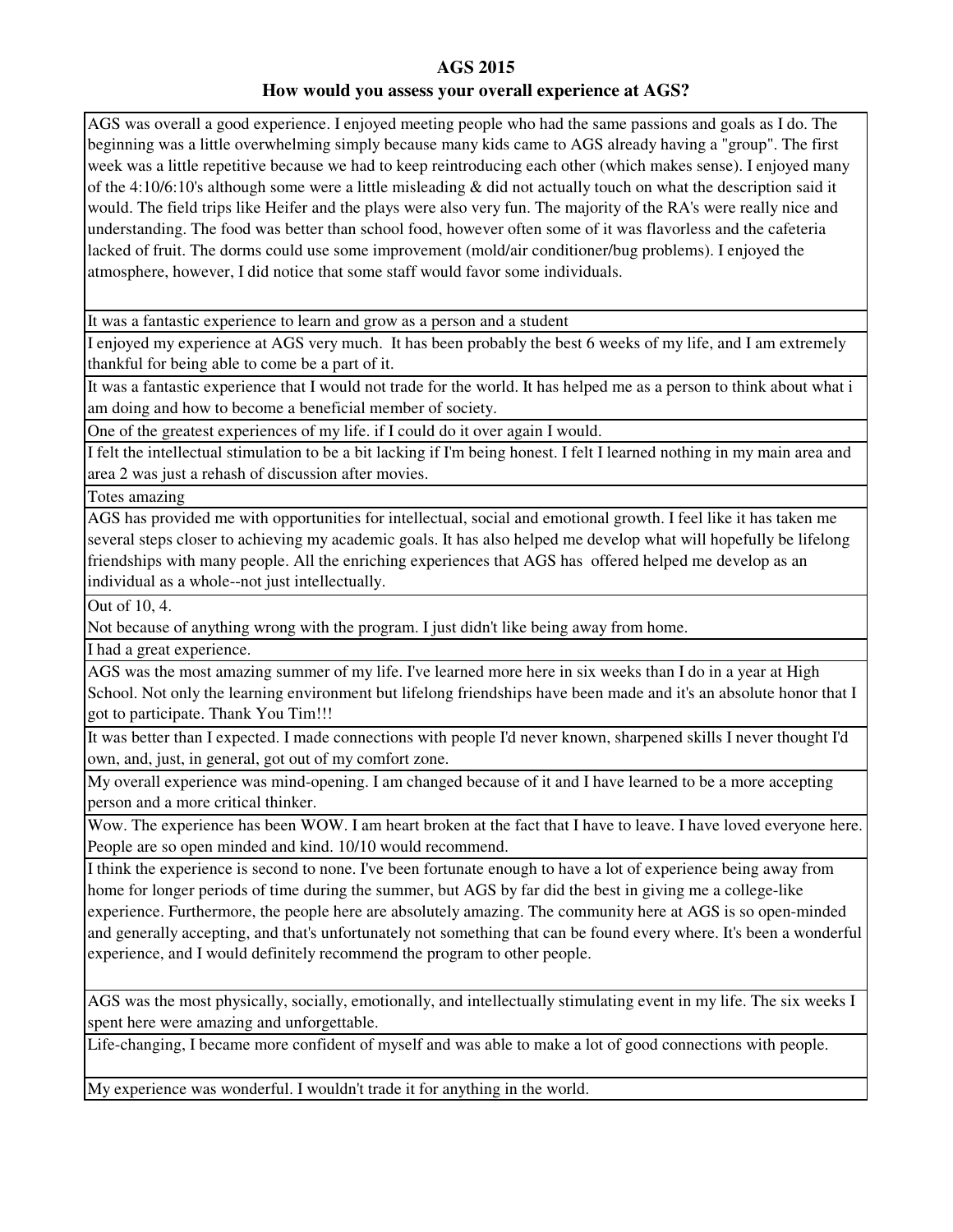### **How would you assess your overall experience at AGS?**

I enjoyed my area 1, 2, and 3 classes. I really liked several of the speakers and movies. I had a great time here at AGS. I was able to learn and share ideas with like minded individuals.

I would say I benefited greatly from coming here to AGS. I enjoyed the teachers, films, speakers, and my classes. I would gladly do this over again and recommend it to anyone interested in learning.

It taught me how to have effective, civil debates without using logical fallacies! I absolutely loved my time at AGS; it's a great transition to make you familiar with a college atmosphere. I go to a small school, so this helped me avoid culture shock!

AGS was such an amazing experience. I will never regret taking 6 weeks out of my summer to be in school!

The experience has been wonderful, from the speakers and seminars that I have learned from to the great teachers to the well mannered students. I won't forget it.

It was wonderful. The people were extremely nice! The staff was always helpful and had kind things to sayespecially the lunch and cleaning staff. The curriculum was just challenging enough while still holding my interest.

I am totally in love with the program. It has been a very eye-opening and constructive experience

overall, I am very glad that I chose to be a part of AGS. I feel that it helped me be more open to other peoples beliefs and also I felt I took part in a much larger group of intellectuals. If I was asked if I do it again, I would 100% do it. thank you soo much for the experience.

I absolutely loved it! It can be a bit tiring for an introvert, but it is fantastic. It is almost like an intellectual's utopia. My only wish is that all the natural science courses wouldn't be so biology based.

I loved it! I was worried I wouldn't fit in at first, but over time I fit in with a great group and met a lot of wonderful new people. I will recommend my incoming junior friends to apply.

It's been a great experience. I don't think it was life changing but it was wonderful to meet new people and experience something totally new.

It wasn't as great as I was hoping for, but that's probably just due to my personality

Life changing. I wouldn't trade this experience for anything in the world.

Overall, Arkansas Governor's School helped me know what qualifications I want in a college and also what qualifications most colleges want in me.

It was amazing and unforgettable. I wish I could do it again but sadly I can't.

My AGS experience was decent, but most definitely could have been better. I never really got a great feel of the program until the end, which is very unfortunate.

Very positively. Although there was things I didn't particularly enjoy, I have no regrets in regards to attending the program.

I love AGS so much, I am so happy that I decided to go. At first during the whole application process I kept telling myself that it didn't matter that much, but once I got accepted and got here it was worth every single moment spent on working hard to get accepted.

Phenomenal. This experience helped me to rediscover myself and gave me a great idea of what to expect in college.

I would assess it as a short period of overwhelming greatness that i'll never forget in my life even if I tried like super duper hard.

I loved it.

It was a really fun time. It was hard being the only girl from my school and I hated the first week just because i had no friends and i think there should have been more activities to help kids like me. But now at the end I've made very good friends.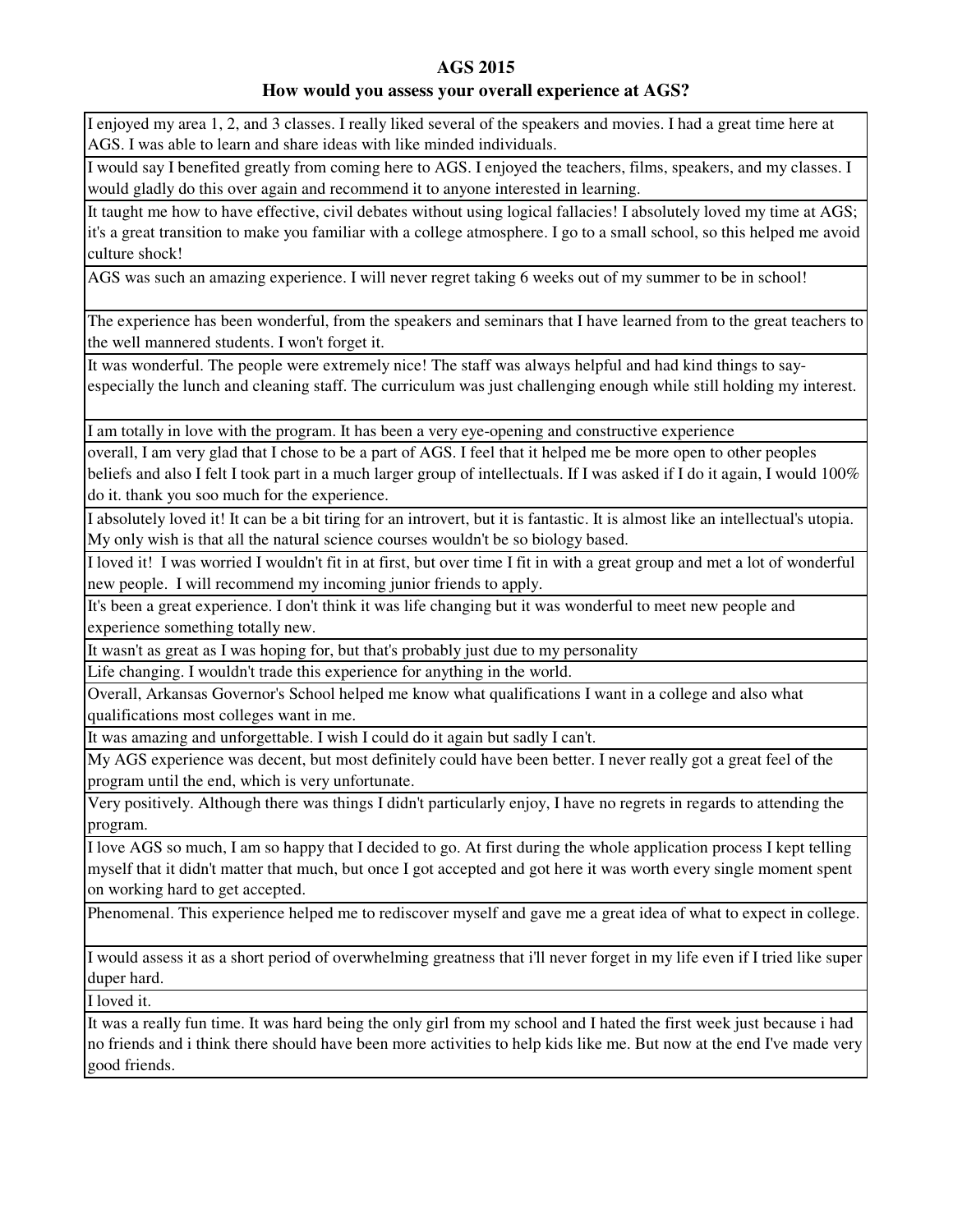### **How would you assess your overall experience at AGS?**

I had a very good experience at AGS and think it was a great program to experience this summer and beneficial for me going forward.

It was very positive. I would definitely recommend.

AGS as a whole has been such a rewarding experience for me. I would never have been able to learn any of the things I have learned through out these past six weeks at a regular school environment.

my experience at AGS has been more than i expected. I am leaving with a whole new way of thinking and critiquing, and i know that this has given me a step up in life that most aren't privileged with.

I loved it. 10/10

amazing

I personally didn't enjoy AGS that much; however, I completely understand what it was meant to do for students. I feel the school aspect of it should be "upped" a bit; and we should have a bit more freedom with regards to cellphones and such. (If we're trusted to act in a responsible and adult-like manner, why are we still treated like children with regards to our phones and our ability to abstain from using them at inappropriate times?)

I love AGS so much. I like who I have become here. If there is on thing that I didn't like, it was the phone rule. I feel like phones should be allowed because they are apart of society and future AGS generations are going to be more attached to their phones than we are.

I absolutely fell in love with AGS. It opened my mind to extremely diverse topics. If I could, I would stay here all summer at AGS.

Positive. I learned a lot, made friends, and contributed to the AGS experience. I hope the AGS program will always be a part of Arkansas public education.

AGS has been one of the greatest experiences I have had in my lifetime. From all the people I have met to all the new things I have learned, I would want to do this again.

It was wonderful. It was by far my favorite academic experience I've ever gone through.

Good

I had a great experience at AGS this summer. I was exposed to new problems which required me to think critically, and feel as though I was challenged in a way much different from regular school. I made lots of new friends who I could relate to very well, and feel like I have become a more social person overall. I would definitely choose to come to AGS again given the choice.

My AGS experience has been very good and I would deffenitly do it again.

I'd rate it very highly. I liked the environment of both my classes and all of the events and social things.

My experience was very nice. I had fun in all of my classes and I think that I came away with a lot of information I am sure to remember.

It was life changing and I could not have had a better time here than I did, I believe.

I have thoroughly enjoyed the entire AGS experience. From my dorm mates to my classes to the multitude of activities, every part has made the time I spent here worth while. I wish I didn't have to leave and I wish to maintain the relationships I have formed here, which will be the most difficult part. I feel that the RAs, Teachers, and Lyle did a terrific job at keep us engaged and thinking and almost every possible moment while also allowing us to express our opinions and display our talents. The most important about AGS to me is the freedom we have as students. It is not set up like a military camp, but is still structured to provide some order to any potential chaos that could occur. However, all these things would not be as grand if not for the immense diversity that is exhibited here in terms of intellectual skills and other such talents.

I found the AGS experience life changing. It opened my mind to new ideas and concepts. It helped me to realize what is going to be important to me in the near future, like college applications and my senior year.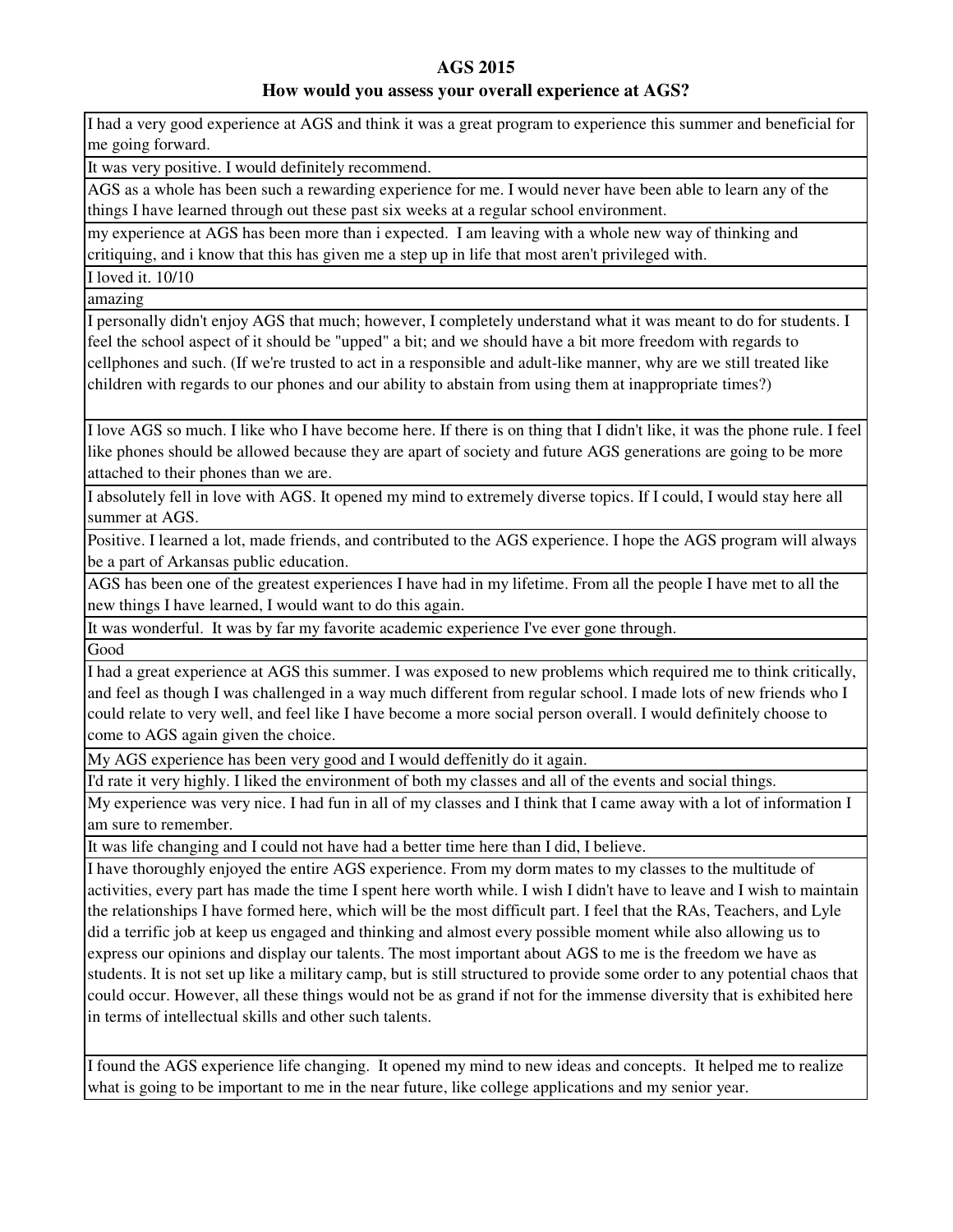AGS was, in its essence, a very great experience in many areas. The people, for the most part, demonstrated an elevated level of maturity that allowed others to learn without the burden of harsh judgment. Much of the educational and social events were absolutely captivating. Also, the Hall Directors and the RAs were very kind. I really wish that it didn't take so much time getting to the WAC.

AGS was an experience that definitely put me out of my comfort zone. In some ways this increased social interaction was beneficial, however, I did not always feel comfortable with speaking up in group discussions. Perhaps either area II or III classes could be formulated by like personality test results (ie introverts go in a separate class).

AMAZING!! So many great memories have come out of AGS and I am so incredibly thankful. I have met some beautiful people here which I will never forget. There could not have been a better way to spend my summer. (Ok maybe some college visits but besides that nothing else). I'm not sure if I would go as far as to say that AGS has changed my whole entire life, but I would definitely say that it has made an impression on me that I will never forget.

Words aren't enough. I loved all that I did here. I truly had fun 95% of the time, and that other 5% wasn't that bad to begin with. I will be trying to get all of my friends in the grade below me to apply next year.

I loved my experience at ags

It has been very good. It has definitely been positive even with a few negative instances. AGS is a beacon for liberally minded people, so even being open minded, a conservative can experience being a vast minority.

It was okay. Nothing was really different from school. I feel exactly the same as when I first got here. I didn't really like the fact that we couldn't have our phones after class because I didn't make not one friend here and so I had to sit and stare at walls and stuff during 'social' events. It's exactly the same as school, I didn't feel like I was very supported and the only person I talked to on a daily basis was my roommate. The only thing I really liked about the program were the different learning topics even though some topics could've been expanded on.

My overall experience was AMAZING , all caps. But the entirety of this experience has helped change my outlook on life for the better and ultimately makes me want to recommend everyone take advantage of this opportunity because it's such a privilege to be here and in an environment such as this one.

my overall experience has been wonderful i met a lot of cool people i learned a lot of new things and all ways keep an open mind.

It was a very significant time being a student here, and getting to be with individuals of varying talents and backgrounds. Since I was here for performing arts, most of my academic development was assessed by my Area II and seminar classes, and the format of open discussion was effective in learning new ideas. I have made friends that will last me a life time, and have gained skills that will prepare me for the future.

It was definitely different from what I am used to in Siloam, I have always been a person that asks question based around our Area II and the fact that I came to a place where we can ask those questions both in class and just have the conversation normally made it a wonderful experience.

This has been one of the best experiences of my life. The atmosphere and the people are truly amazing. This is something I will remember for the rest of my life. I loved ever day and every moment.

I love AGS so much. It has been a monumental experience that will stay with me for years.

My overall experience at AGS was life changing. I learned a lot and met lots of life long friends along the way. The staff and students were so engaged in learning and having an enjoyable time while we were here.

AGS is amazing and should continue on forever. It has opened doors, not just academically but also socially and within myself. It's been an experience I would not trade for anything.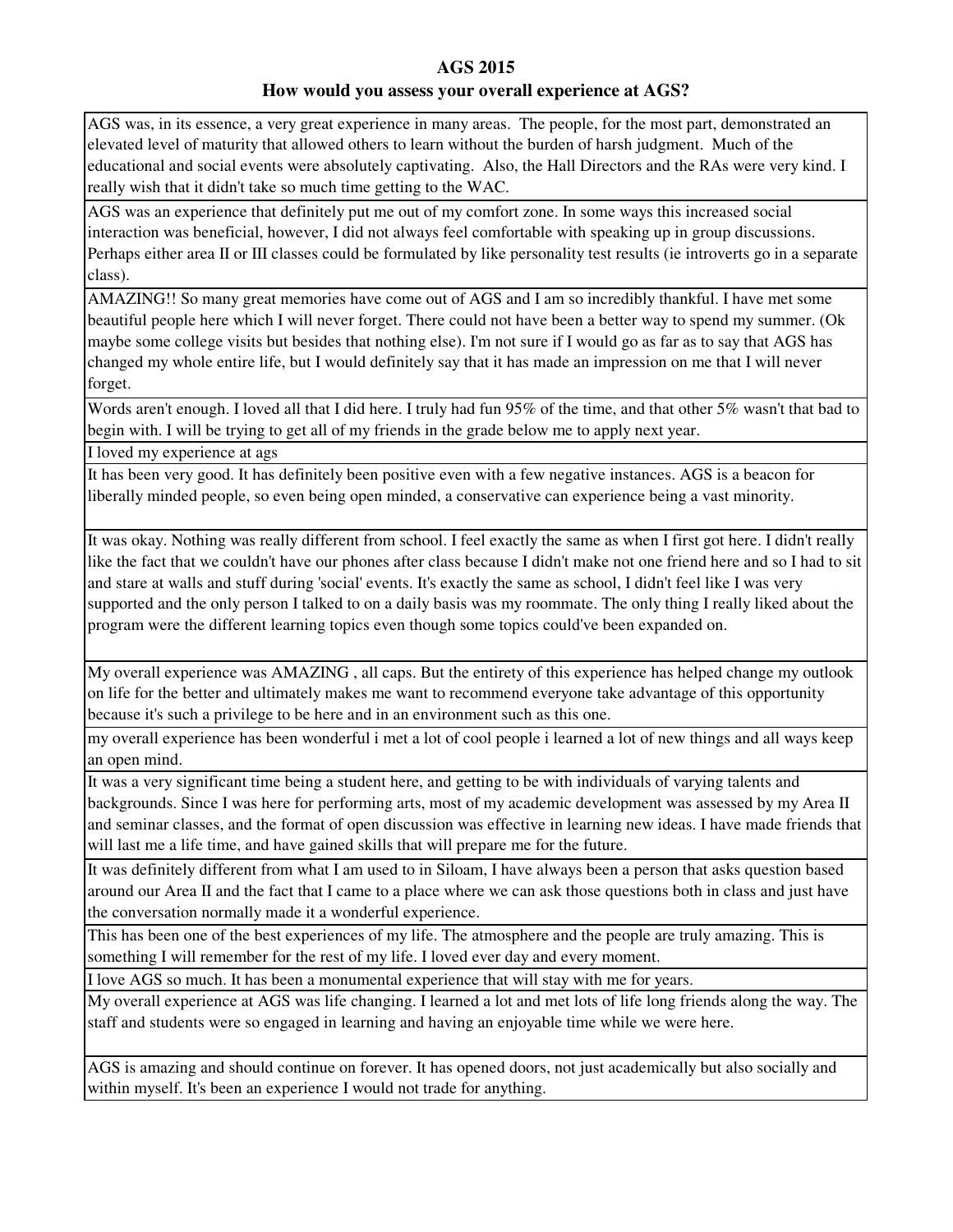eh. it was the bomb diggidy

My overall experience at AGS was absolutely amazing. I've learned so much and opened up my mind to new viewpoints

I've had a fairly good experience at AGS overall. I've liked the excited-to-learn attitude that everyone seems to have. I've enjoyed the learning opportunities I've had here, and the fact that even though this is a place of learning, this has still been a fairly laid back experience. I wasn't a huge fan of the obvious political affiliation of a majority of the people here, including the faculty. I'm glad that we were able to discuss our political opinions here, but I would've liked to not feel as alone, immoral, and lesser because of my particularly strong political views.

My overall experience at AGS has been very well. I have had a great time

AGS was one of the best experiences ever. I would not trade my time here for anything. Peers, teachers, lectures, RAs, they were all so great and I could not thank anyone enough.

great

good

I Love it very much, I wish it was longer. I will miss the friends I have made over the past six weeks and the teachers are amazing most of the time. To expand on AGS its made me more into a adult that can see past the surface of things and see the more unowned.

AGS has honestly been one of the best experiences I've ever had, and that I will probably ever have. The opportunity to be surrounded with 400 like minded individuals who are so open to new things is a once in a lifetime experience. I opened my mind to new things, and became more tolerant of people around me. I feel like AGS hasn't completely changed who I am, but it has sharpened up some of my rough edges, allowing me to have the ability to develop into a little bit better version of myself. I have had the utmost positive experience with the program, and everyone in it. I honestly couldn't think of a better, or more productive, way to spend my summer. Even though the actual curriculum I learnt was beneficial, the push for me to expand my views and my tolerance, and to understand a broader perspective of the world was the most important thing to me. Thank you so so much for this amazing experience.

Great!

I have loved AGS. I was hesitant to apply to the program just because it was six weeks but I do not regret my decision to apply one bit. This has been an amazing experience and I am definitely going to encourage people from my school to apply next year.

My experience at AGS has been wonderful and beneficial for my later life. AGS has been largely positive and fun.

AGS has been an overall great experience,  $\Gamma$ m glad I came.

A lot of people constantly talked about how life-changing AGS is and for some reason I dont find it life-changing. It was a great experience though, and i learnt a lot in many fields from being here.

AGS was an incredible experience that made me more aware of myself and others, and allowed me to get a taste of college and all the things out in the world. The community atmosphere made it easy to meet other people with similar as well as different interests, and for the most part, everyone was welcome to share ideas with each other.

It was definitely educational, and not just in the traditional sense. Being allowed this (relative) autonomy in and out of the classroom has allowed me to grow as a person. I listen closer, process my emotions and opinions more accurately, and have really worked on my anxiety and insecurities while here.

Thought provoking

I have LOVED the friendly and accepting environment. All the students here have been willing to include you in the conversation.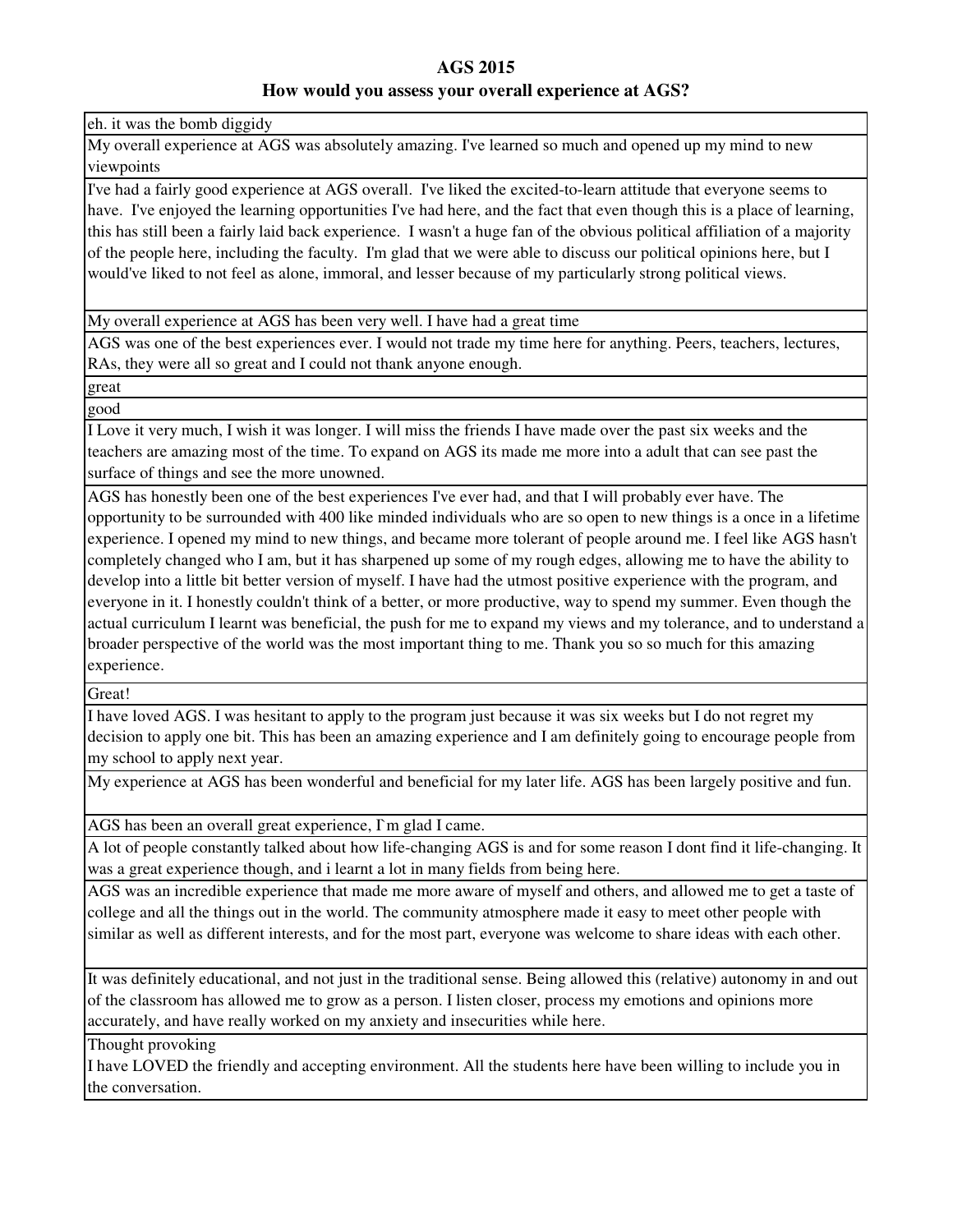It was amazing being around so many smart and eloquent people. It opened my horizons.

I would assess my overall experience at AGS as being a pretty beneficial experience. I was able to achieve my goal of becoming more open minded to all aspects of society. I met tons of new friends and will be able to use that to my advantage. I would also say that my experience here at AGS has been very unique, it has given me the opportunity to explore my options into careers, lifestyles, beliefs and much more. and I think the faculty and staff very much for that.

AGS was just about the best thing I have ever experienced. I grew in so many aspects and made amazing friends. The overall environment was nurturing and welcoming. AGS fulfilled my expectations and then some.

This has been the best experience of my life. I can't even put it to words. I love it here so much.

i would assess my experience overall as an enjoyable experience. im glad that i came here and I'm grateful that i was chosen. i hope to remember this forever

It was great and a perfect way to spend my summer. Though sometimes there was times that I either felt overwhelmed or tired. But that's not to say I didn't enjoy it. What I got most out of it was a new perception of the world and an appreciation of new fields.

amazing, getting to explore/learn more in my areas and meeting new people has been the best experience ever

I think this has given me a great opportunity to experience things in the real world and in a very fun way. I feel lucky to have participated in a program like this one, I will tell students who are future juniors to apply for it for sure.

My experience has been amazing. AGS shook up my perception of the world around me, both physically (being in Conway, from Fayetteville) and mentally (AREA 2). I feel like it has altered me in ways nothing else would have, especially for a summer program. I made friends and connections like the ones I've been trying to make at school, but was having a hard time doing. Being here has given me the tools to go back to my high school and excel at my senior year. The friendships I've made with kids that were here with me, and will be with me at school, are invaluable. This has been incredible for me, and it's opened my mind to possibilities and ways of thinking like never before. I feel like I'm writing in cliches, but they're all so true. Coming into AGS, all I knew was that people said it was "life-changing". Now that's it's over, I can say it delivered-and then some.

It was okay. I don't know if it was the life-changing experience that everyone claimed it was but it was fun sometimes. I don't know it almost seemed like it was supposed to suckerpunch kids who didn't actively care about people in the homefront and people in other parts of the world who are suffering. I just didn't need any of that. I already knew that.

I loved my time at AGS. It was a little slow in the first week, but after that I had a great experience. The people here were accepting and enthusiastic about learning and meeting new people, which made it an open and loving environment. I wouldn't trade this experience for anything.

I feel like this was one of the best experiences of my life, so far. I have never felt like I have fit in anymore than I have while i was here.

Extremely fun with a very positive environment as well as informative about many subjects and topics.

I feel my overall experience was extremely positive. I think it really helped me grow as a person, define why I believe what I believe, learn that I am capable of living without my parents and to overall grow as a social person. I've thoroughly enjoyed it and would recommend it to anyone.

My experience at AGS was amazing. I was exposed to new types of thinking and people. I made amazing lifelong friends. I was also exposed to different opinions, and while they did not change my own, I am more prepared for college, the real world, and people who are different from me.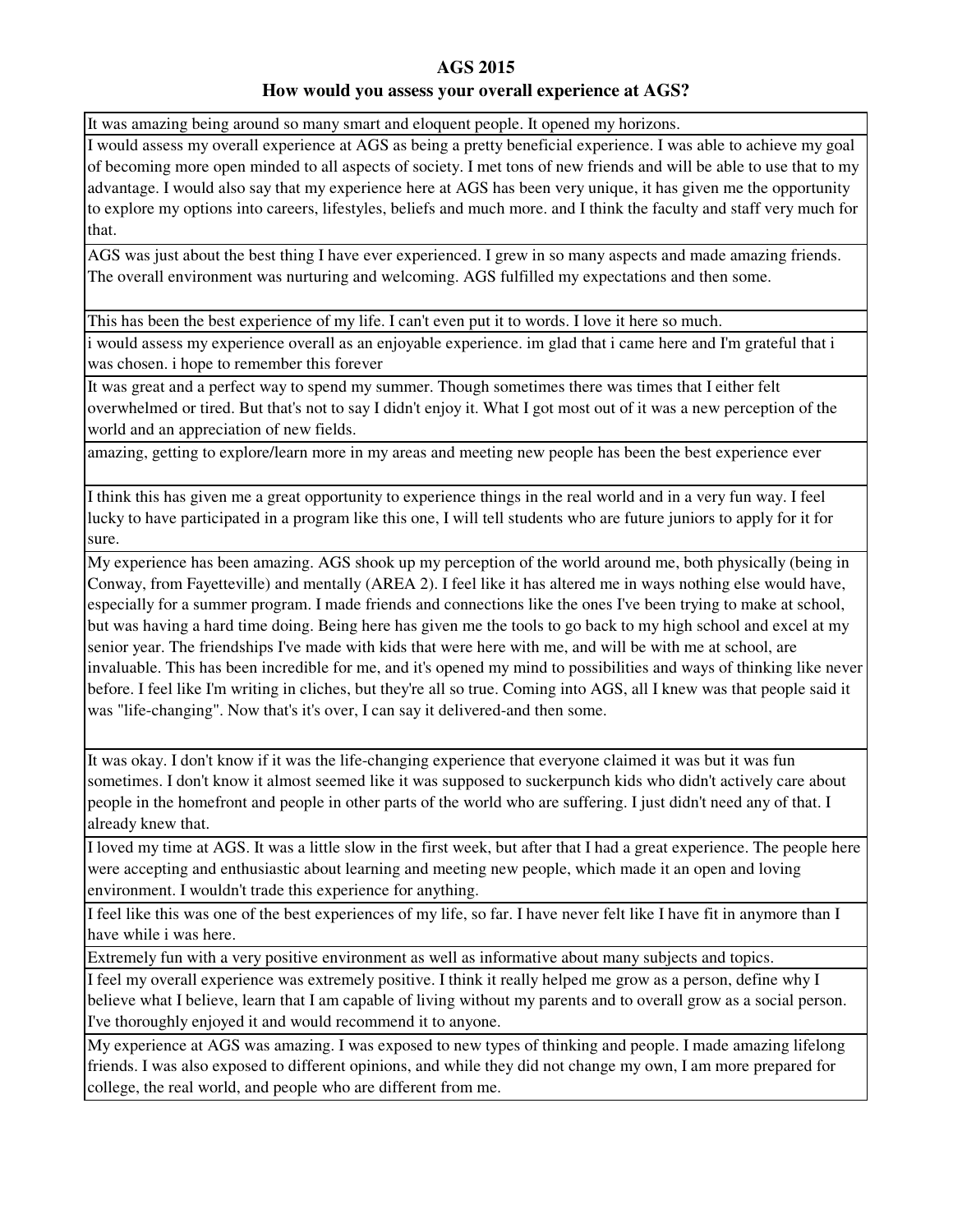AGS did a lot of things for me. It gave me new motivation, ideas about my future, friends from across the state, and a way to fill my summer that did not involve sitting on the couch at home. All good things. The greatest gift, however, was the fact that for the first time I was completely and consistently engaged in my environment. As a gifted student, back home in my own small town school, I, all too often, slide by with my mind on autopilot, good grades and test scores requiring not focus nor thought. Governor's School asked something different of me. Presented with new ideas and activities minute by minute, I was required to "tune-in" my mind and actively participate in my environment. I was challenged, my ideas were challenged, and I was asked to rise to a new set of standards that involved more than just sliding through. This is priceless. I cannot express the value of being truly involved. AGS has dusted the cobwebs from my mind, built up from years of nonuse in non-challenging classrooms and discussions. I am now a well-oiled thinking machine, ready to return home and involve myself in my school and community. After all, you only get out what you put in!

My overall experience at AGS was an amazing one. Not only did I learn new techniques in my Area 1 of Instrumental Music, but I also learned and developed social and cognitive skills to take back home and use for a lifetime. I also made hundreds of new friends and became apart of a large, strong, family of bright intellectuals who love learning for the sake of learning and nothing else.

it was okay.

It was good. The first week I hated but things slowly got better and the second half was great. I disliked most of the speakers that were brought in. I didn't take anything away from them. I did love the nano science speaker though. Her topic was very interesting to me. I also hated most of the 4:10s and 6:10s. I attended many the first week and a half and they were almost all a bore. After that I attended very few because they were a waste of my time. The first week of AGS was very rough because I had almost no time to myself, but the RA's realized that introverts were being pushed too much and asked our thoughts on it. There are too many required events in the first week that are socially taxing.

I wish there has been more interesting stuff to do in my free time as well. I would have loved to watch a Studio Ghibli movie.

Overall, I enjoyed AGS, and am glad I came. Unlike most people, however, I would actually say that the program gave me a new found appreciation for my school and home. While, naturally, I didn't agree with all of the ideas which were expressed at AGS, that was the main reason I came in the first place, was to experience what that's like, and to see how my faith holds up against others' beliefs. On the side, I was also able to have lots of new experiences at AGS, such as seeing a ballet and gaining an idea of what college is like. While I am definitely ready to go home (as I simply need a break from controversial stuff and just want to relax a bit), I am still slightly sad AGS is ending, and wish I could come back and experience it again some time.

AGS has been great, I love the material and the atmosphere, and I've learned a lot from my experience.

Tremendous. AGS hit dead on - landing the perfect balance of academia and activities to engage and challenge my fellow students and I. Arkansas Governor's School's greatest gift to me was to provide an environment where my mind had to be constantly and consistently engaged; where I could not slide by on autopilot as I so often do at home. Having this opportunity where I was challenged again and again to "tune in" and actively involve myself in my surroundings was more valuable than any one experience. So rarely are gifted students required by their studies to truly focus in - it was refreshing to be in a place where this was commonplace. AGS shook the cobwebs from my mind, reigniting its engines and oiling the synapses, leading me to a new level of capabilities and critical thinking.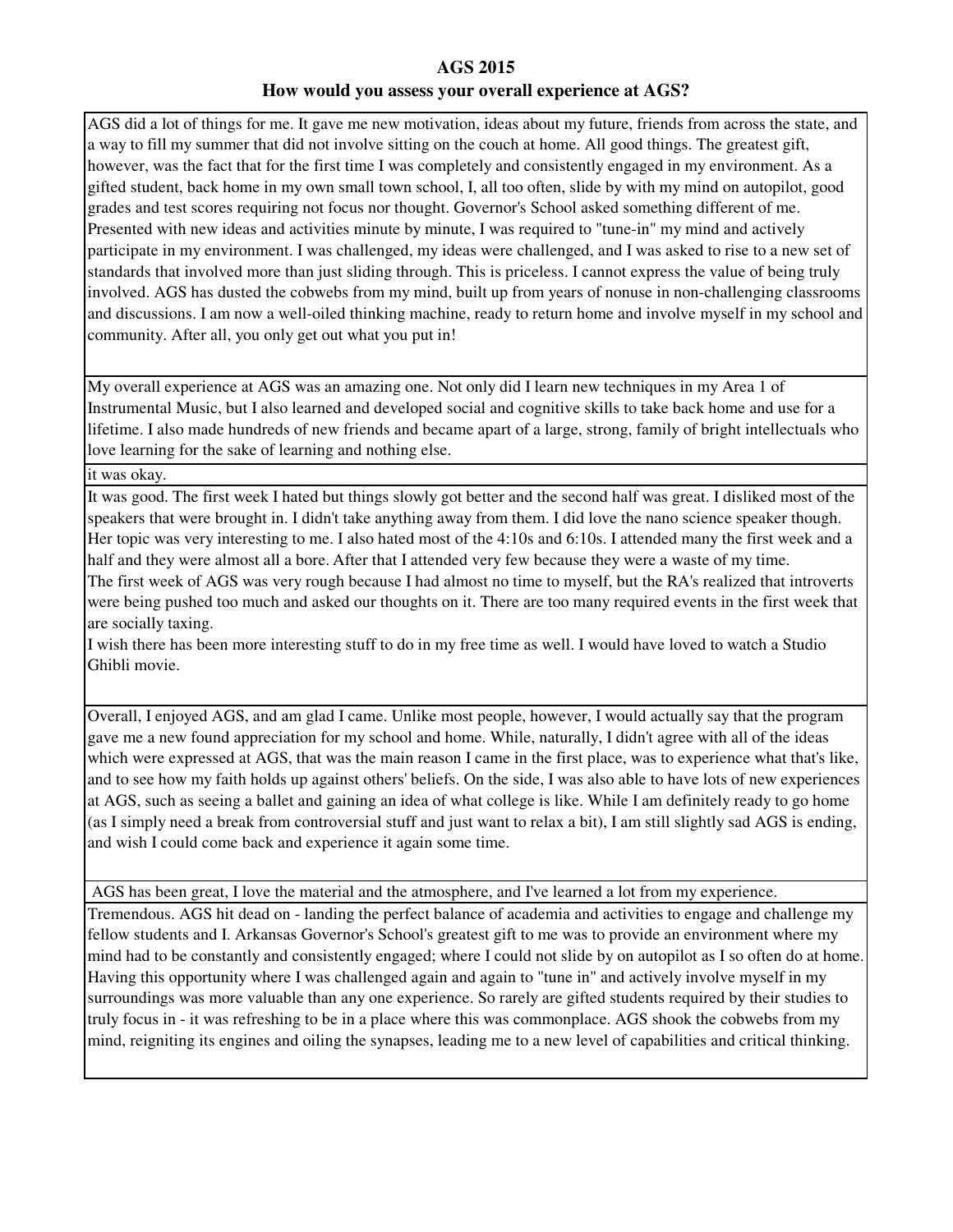The entire experience has been amazing. There were a few bumps in the road mainly caused by me, but the program is fun, informative, and a treasure to have been a part of.

It was an amazing experience. I had an overall great time here. I made new friends, new goals, and a new perspective for my future.

Where do I begin? AGS was a blessing for me. I love being here surrounded by so many people who are eager to learn more and have fun while doing it. From the first mixer, to the dance showcase, and everything in between, this has been the experience of a lifetime. I have made friendships with people from Fayetteville to Hamburg and I have also rekindle some old relationships with friends from the past. The students and the staff and become apart of my family as a start a new chapter in my life. I know I can take on my future with the people I have grown to love here at AGS. These past six weeks have been an incredible journey. I strongly dislike that this ended so soon. There is no place I would rather spend my six weeks at.

AGS was the best 6 weeks of my life. It allowed me to use my gifts in a way that isn't allowed in my community. It allowed me to be myself without any constrictions or problems. AGS opened my eyes to the numerous possibilities that I have in this world. If I could do this all over again I certainly would because this program really does change peoples' lives for the better. AGS also allowed me to really get a true feel for the college environment by way of these different diverse groups of people. Its' not just a homogenous environment with like minded people. We are all different in our own special way and that's how it is in the real world. AGS truly has been a blessing for me and I just want to say I won't ever forget this wonderful time in my life and the people that I have met. I've made memories for a lifetime here. Home is where the heart is, and I can truly say that AGS is a home for me.

My overall experience at AGS was a positive one. Personally, I need a lot of time to adapt to a new living situation, so that was my main challenge. 6 weeks was the perfect time slot for me to overcome the rush, and then thrive. Looking back, the curriculum in all 3 areas was constructive and I am thankful to have that under my belt. The best part is the other students and new friendships. My main "overall" complaint would be the cell phone policy. I felt prohibited by it, as I could not make both real life and technological connections with people during the day with ease. We are, theoretically, the top 400 students of the state, so I would like to believe we could handle having our phones without it taking away from the program. It doesn't seem fair to inflict this rule -- that feels like a punishment -- from beginning to end.

I absolutely loved AGS. There were some aspects that I did not find favorable. Ultimately AGS was highly beneficial and I am so grateful that I have the experience.

I feel as though AGS has an identity crisis. It's almost like the school is caught between being a summer camp or a pre-college program. I mean, I had the impression academics would come first at AGS but the impression I have now is that the focus is more on obedience and safety. For example, two of my area one teachers had no clue they were supposed to create their own lesson plans for the program and were often unprepared for class, while my RAs knew exactly what was expected of them and had huge manuals to go by. I'm not trying decry the actions of either group, I just wish there would be a more focused objective to AGS. If this program is to be one of knowledge and learning then why are resources only being expended on ensuring students follow the rules? It almost feels that in trying to ensure we make it through the program safely AGS has devolved into a six-week summer camp with the supposedly stimulating classes as a pointless chore. We need more focus at AGS, if this is to be a camp for six weeks then advertise it as such, but if it is to be a center for knowledge and growth treat it as such.

It was quite a unique experience. I'm glad I got to attend this amazing program. I've met so many people and learned quite a bit about many things. 10/10 Would do again.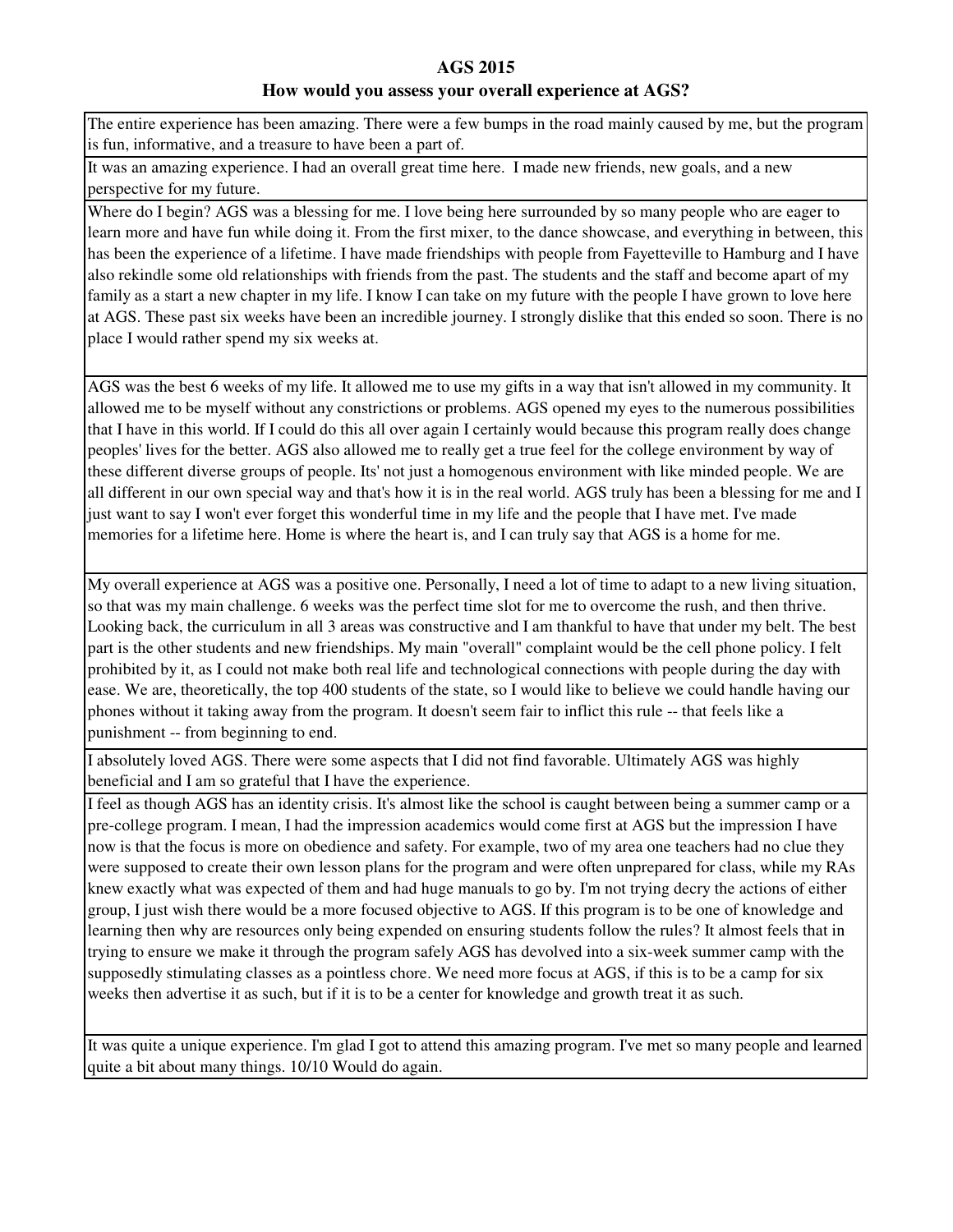### **How would you assess your overall experience at AGS?**

My overall experience was great at AGS. I always had something to do and was never bored. I enjoyed it a lot. This has been my best summer so far.

I loved being at AGS. It has been one of the greatest experiences that I have ever had. There were some things that could have been altered, but overall, I loved it here.

super duper good

AGS has been great, I love the material and the atmosphere, and I've learned a lot from my experience.

I was very good! I do, however, wish we were able to pick our seats at required events. I was in Hardin hall, and thereby forced to sit in the back. I am a person who flourishes in the front.

10 out of 10

The experience was amazing. I met a great deal of new people and made new friends. My mind was opened to new ideas and ways of thinking. Although, I felt that there wasn't enough interactive events as there were lectures.

This was quite possibly the best summer of my life. My mind has been expanded and pulled like fresh taffy, but more than that, I feel as if the people I've met/ the connections I've made have enriched my life more than any other program I've experienced.

Splendid experience, very diverse events, had the opportunity to meet many new people and try many new things

Very strenuous, I likely lost weight, but hugely positive. I learned the oddities and depth of my field, was all but forced by the controversial topics into deep conversations with my peers, and currently have a much better understanding of what to expect from college.

I absolutely loved my experience at AGS.

It was good, in natural science, I would have liked a broader variety of subjects as 3 of the 4 were biology related, but the teachers in all areas were very good (Robertson, Itza, Whitt, Bradsher, Edmonds, and Gobble)

AGS was different than any other experience I had previously been through. I was enlightened both academically and socially.

Life changing. I absolutely loved the experience

Fantastic. wouldn't trade it for the world  $\&$  so happy about the relationships and connections I've made  $\&$  things I have learned

It's a life changing experience. I loved it so much.

Great. The area 2 classes especially were very interesting and enlightening

wonderful

first week was difficult but then it was amazing

changed my life

AGS was the best. I got to meet a lot of people and learn a lot about them. I found the ELA program a little underwhelming but the community as a whole was one of the best experiences I've ever had.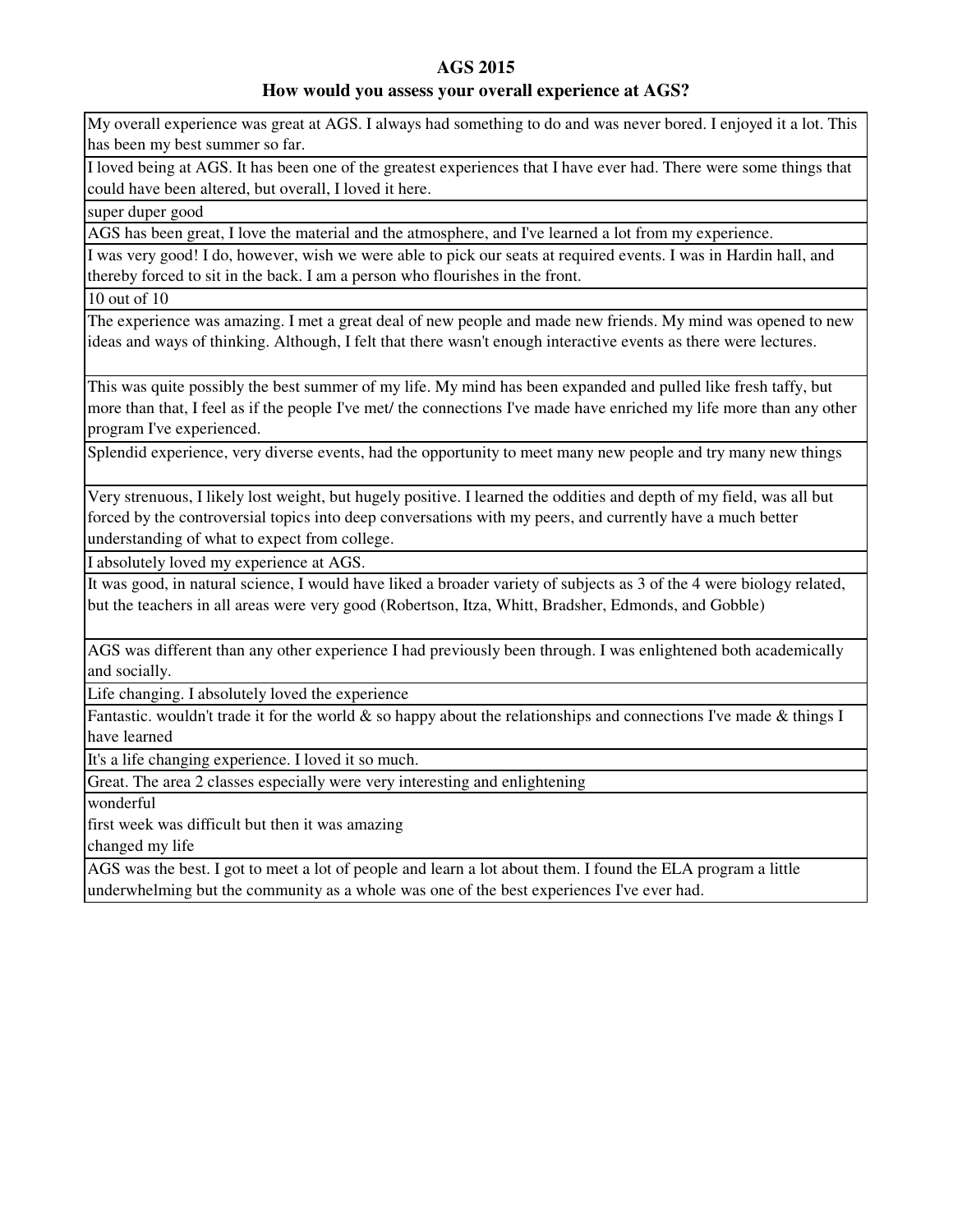AGS has been the best experience of my life so far. I have experienced six weeks in a wonderful social and educational environment that has gone beyond the regular classroom experience. The teachers here have mentally pushed me and have opened my eyes to new ways of thinking. I have been introduced to a variety of Speakers that have introduced me to new ideas and the latest technology such as 'New Horizons' and Nano-technology. As a Natural Science Student, I have been exposed to a variety of classes and people, and this will continue to guide me for the rest of my life. I went on a Bioblitz hike, and went to student concerts, I attended seminars and explored a beautiful campus. The level of freedom and trust that was given to me helped to make me feel like the young adult I am. The activities, the seminars, the teachers, the environment, the students, etc...I was never bored. I experienced water balloon fights in Area I, I was here when the first up-close pictures of Pluto were discovered, I witnessed a political panel, and had in depth discussions in class that questioned reality and the way I think. I don't want to leave. I have met people from across that state that I would not have met unless I had come here. I have made friends for life. The best part of AGS, is that while I am among 400 lucky students from across the state that were gifted with this opportunity, I met a variety of people from different walks of life, towns, regions, with different talents and ways of intelligence. They were all similar to me and were searching for the same things as I was. This experience has been amazing.

Here's the thing: AGS was not "magical". It was not the best experience of my life, and it definitely had its down moments. However, I do not regret coming here in the slightest. I got to understand so much more about myself that I didn't know before, and I'm thankful for that. The people here are very smart and interesting, and everyone was so accepting. I don't think I met a single "mean" person here.

I had a really great time both inside and out of classes, even though I grew more and more tired throughout the entire program. During the program I always thought of the "life changing experience" part, and it wasn't until the end that I realized that just AGS as a whole was embodying that phrase.

Overall, I was disappointed in AGS. The faculty turned out to be amazing but the faculty did not seem very welcoming at first and I found it very difficult to be comfortable at AGS. The last week of the program, I finally found where I am comfortable and I can see how AGS can be a great experience.

I would definitely say I got much more out of the intellectual aspect than the social. The content that was displayed to us (or at least most of it) was of quite high quality. I'm familiar with this atmosphere of living on a school campus and this allowed me to focus more on the academic aspect of AGS and although I feel some things were not beneficial to my intellectual development, I feel most were.

I had a wonderful time learning.

It was great. I loved it!

It was fantastic

It was fantastic. If I could do it again, I would!

It was a good experience to learn about new things and meet new people. I would recommend it to others

AGS 2015 was amazing! That word is probably overused, but my experience at AGS is indescribable; I can't portray it in words. It's just something that you have to experience for yourself to truly understand what I mean. The sense of community was strong, and it was warm and welcoming and a safe spot. It was successful.

AGS has been one of the most incredible experiences of my life. Being surrounded by so many intelligent people, all curious about learning pushes myself to learn more. I am, more than ever, ready to go to college to experience a similar atmosphere.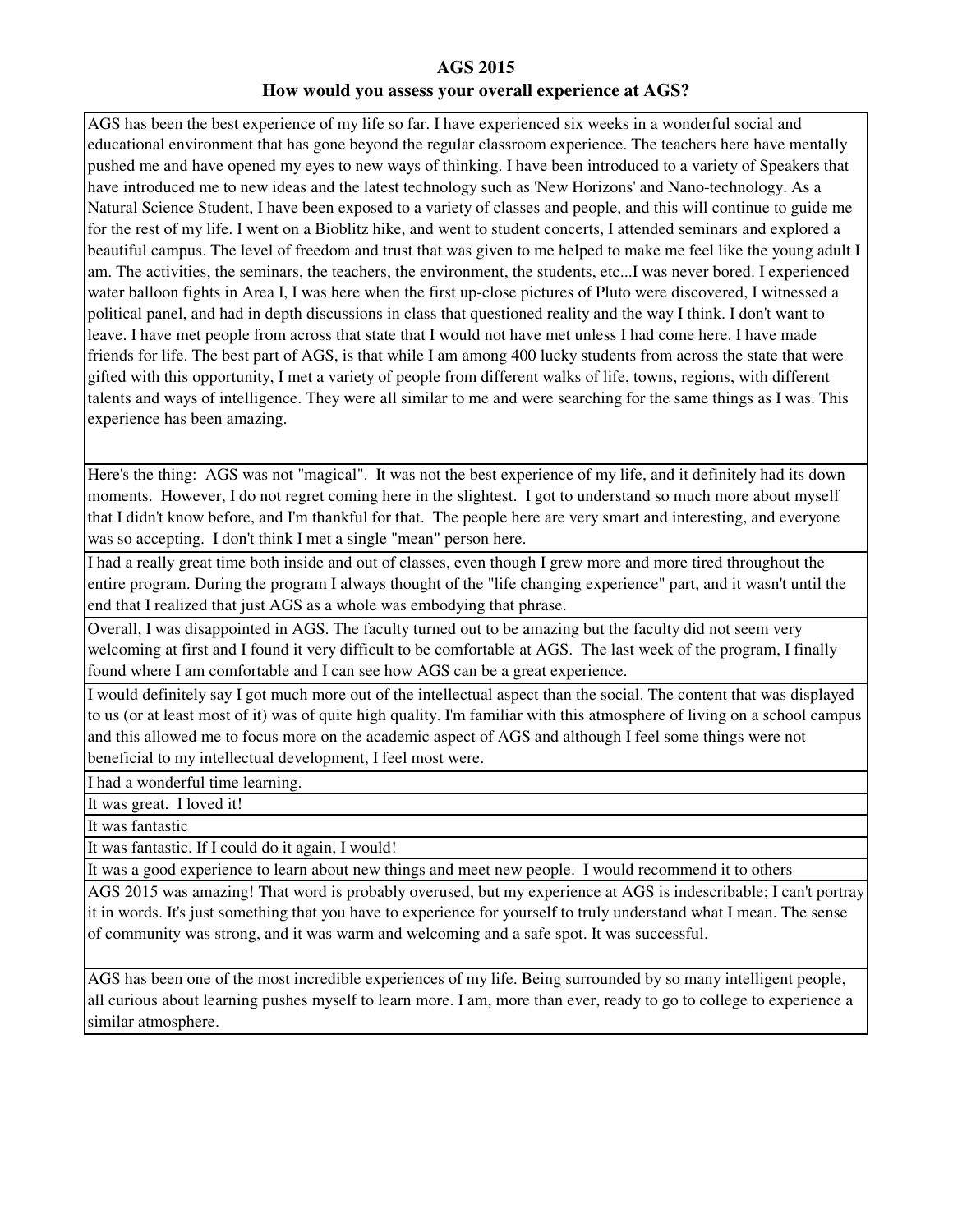I loved the program. It is one of the best things I have ever done in my life. It was so amazing to be in a place where I could connect with others. I definitely felt like I had finally found my people and everything here seemed so real. The only part of AGS that I didn't enjoy was the fact that I didn't get along with my roommate, at all. And we weren't able to get a room switch because our Hall Director thought we needed to communicate better.

100 out of 10.

\*Best way i could possibly think to spend my summer

\*never been in such a great environment

\*learned more than i could have imagined

\*experienced so many things i had never tried before

\*felt incredibly open to be myself

\*loved the students, teachers, and faculty

It was one of the best experiences of my life. It was nothing but beneficial as I have experienced dramatic changes in how I question things around me, how I communicate with others, how I learn, and how I listen.

AGS has greatly influenced my life. I think I was very blessed to have this experience. Here, I've learned that it's okay to not have my head in my phone, which has opened up more my social interaction with people. I've learned to critically think and to ask questions. Overall, this opportunity has been phenomenal.

AGS is something that I hope I have the ability to experience again. The faculty created a positive environment and I felt free to express myself. It gave me the ability to fully be myself and know that I will be accepted, regardless of other factors.

Wonderful, but my ideas would make it run more smoothly.

It was amazing. At the beginning all the RA's kept saying how by the end we would become this big happy AGS community. I was skeptical, we were all a bunch of nerdy kids who didn't know eachother. As this experience draws to a close though, I am saddened. We did in fact become a big happy AGS family. There were people of all kinds of varying beliefs and opinions, and for the most part others respected them and did not write them completely off. We built a support system for one another. This has been amazing, even though some parts of some area 2 and speaker I disagree with, they challenged me to asses my beliefs, which is always good to do.

I think it was a good experience.

My overall experience at AGS was beneficial. It was a little long for me. I got really homesick after the break, but of course that is partly my own fault. Really my only complaint is that it took up basically my whole summer. I probably would have enjoyed it more had it been 4 weeks instead of 6. Overall however, I learned a lot and gained many valuable skills that I will take home with me.

AGS is amazing. I am a changed person because of it and I learned so much that I never thought I would. I found my place in the world. I'm looking forward to college. I finally found my people.

I loved AGS. I was in the minority here being a conservative Christian. It was interesting to me to hear how everyone else thought as opposed to what I hear everyday from like minded people. I will strongly recommend AGS to every upcoming junior.

I loved my time here at AGS. I m sad it is coming to an end. I will never forget all the people I have met and all the things I have done while I was here. It was an experience I will never forget any time soon.

I loved my experience. The friends I made were very different from my friends at home. I loved the social events that took place.

My overall experience at AGS was generally enjoyable.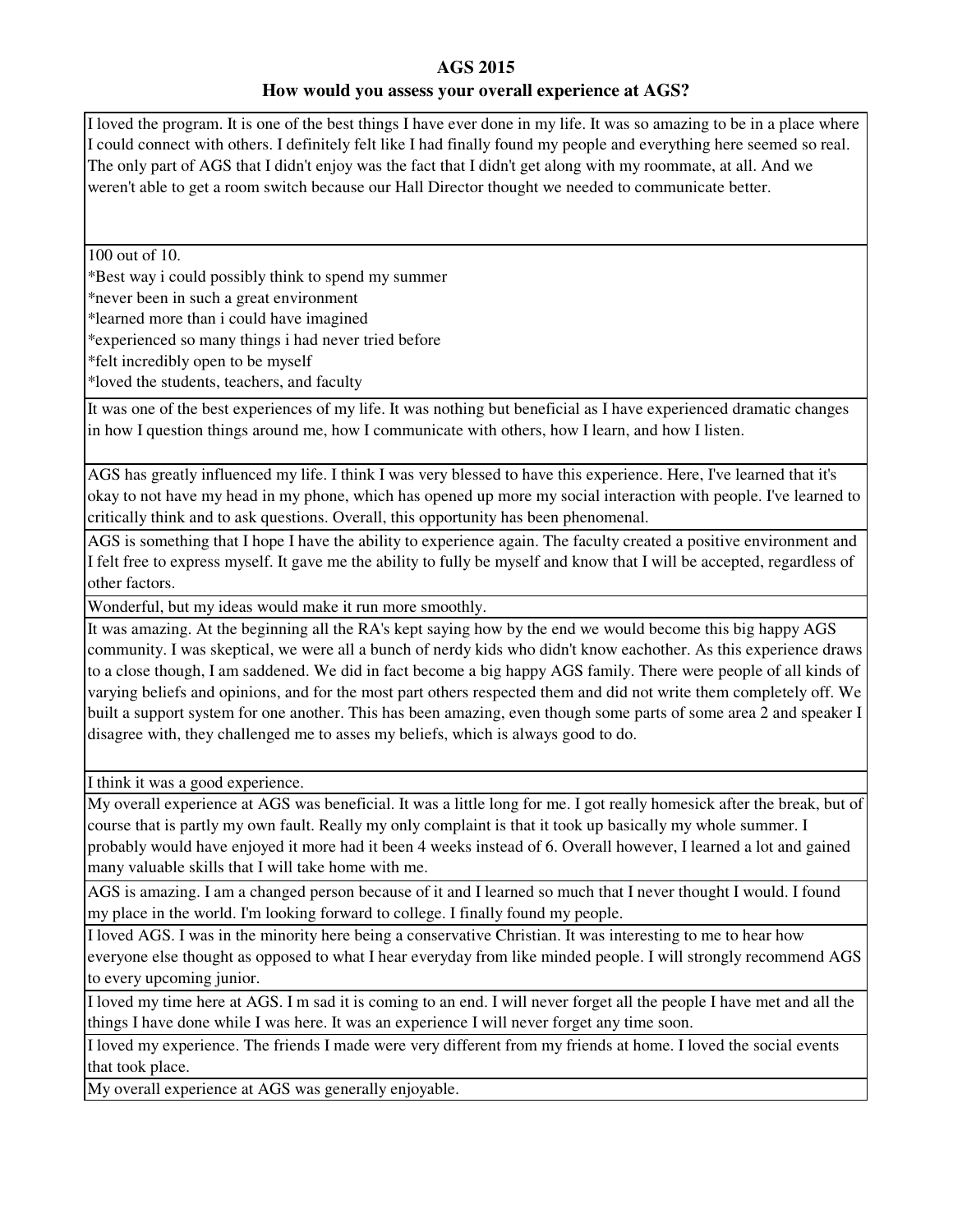### **How would you assess your overall experience at AGS?**

AGS has been a life-changing experience - one that I wish all of my peers could enjoy.

I would say that it has been very beneficial to me in that it has given me an opportunity to experience a wide variety of subjects, but it has allowed me to become accustomed to life in a dorm, living with a roommate, and being away from home for an extended period of time.

My overall experience went very, very well. I loved getting to have intellectual conversations with people who disagreed and agreed with me. It was a different view point, and I absorbed tons of information just from listening.

I enjoyed my experience at AGS. I really liked the environment and being surrounded by other intelligent students like me. I enjoyed the social events and most of the required events. The RA's were nice and supportive and made me feel welcome and safe.

The academics aspect was amazing. The social aspect wasn't as good. I am an introvert and all the social activities were geared to extroverts.

My experience has been amazing. This is the first time I've felt like I have a place.

It was a great learning experience. We learned in a comfortable environment that wasn't too strict or too lenient.

I loved my overall experience here at AGS. While at times the routine of it all did get a little abrasive, I very much enjoyed all of the events I experienced and people I met. The classes, social events, and recreational activities combined to make AGS an amazing and life-changing experience for me.

AGS was a fantastic experience. The teachers here were great at the subject they taught and were genuinely interested in what you have to say. The people you met quickly became your friends and they helped transition into the environment. The downside was the fact that we didn't have the ability to at least have a phone in our possession, but I guess it was not that bad.

a six week oasis of education and growth. Overall, great.

A perfect 10 out of 10. It was exactly what I expected it to be, plus much more. I have learned so many new things, and made so many new friends. AGS has reminded me what it is like to be a gifted and talented student and for that I will be forever grateful. However, there were some things I wish had been addressed prior to move-in day, such as the existence of a dress code.

I think that AGS is the best summer program that there is. It has developed my critical thinking, reasoning, judgement, etc.

I did not enjoy a majority of the experience. I am not a very social person and I am not sure if I would go through this experience again. It was awful for the first week having to deal with the massive hordes of people that I did not know. My inability to adapt to social climates was a major cause for a majority of the stress that I have endured throughout the program.

10/10- I had a really great experience and don't think I could have learned the things I did here while having so much fun in many other places

The purpose to unify educated high school students from across the state is a noble concept. However, the sub par residential life and ineffective teachers decreased the value of this program significantly.

AGS has been a roller coaster of experiences. I feel very lucky to have been a part of this exclusive club. The natural science courses I have taken have helped to give me some direction for my future studies. Aside from my academic focuses, I have met many wonderful people and have learned much about myself. I will cherish the memories I have made at AGS for years to come.

It was an amazing experience, I LOVED IT! THANK YOU FOR LETTING ME COME AND BECOME APART OF THE PROGRAM!

On a scale of one to ten i would say a 7. I wish my area 1 had been more interactive and the times for the weight room and tennis courts were more flexible.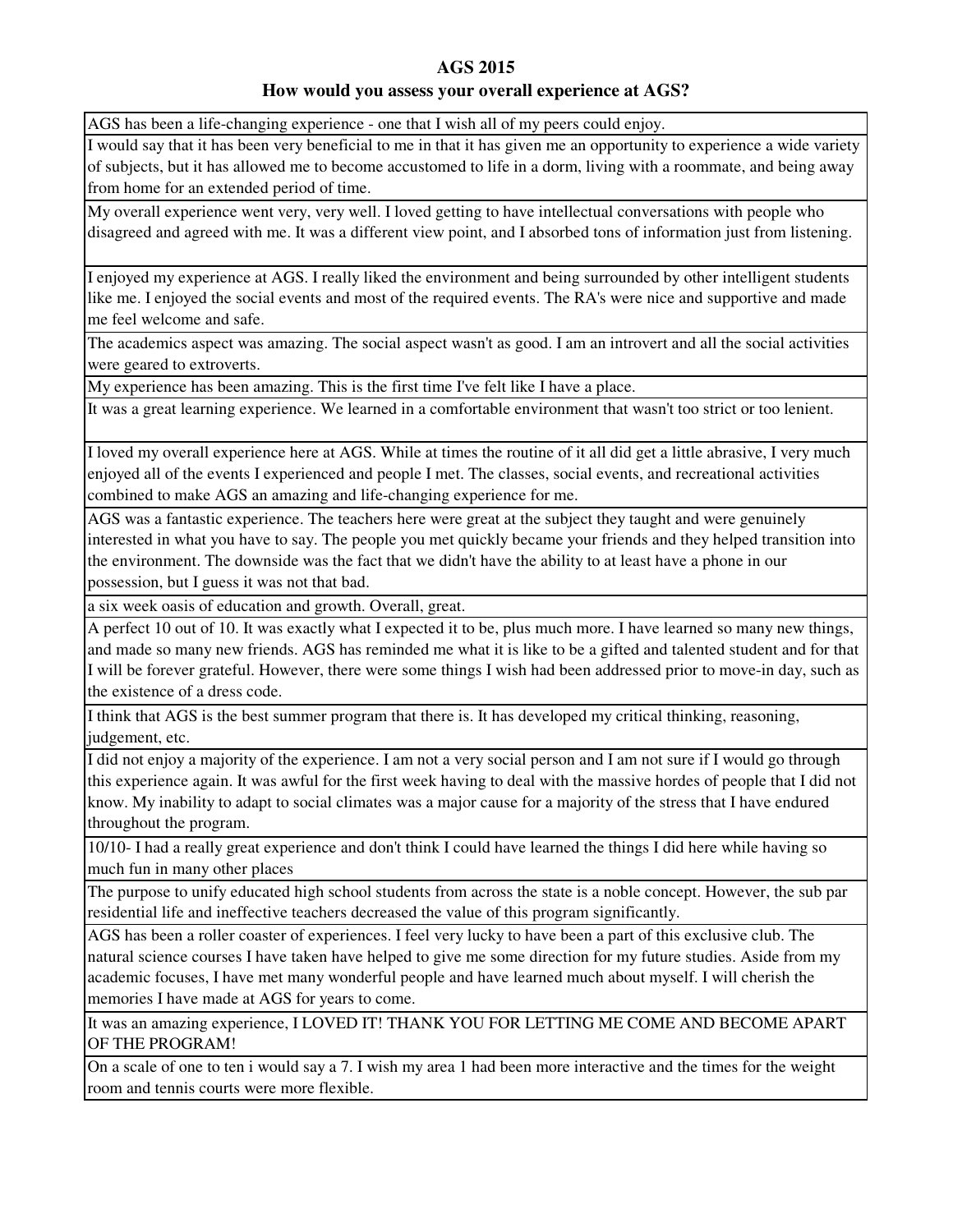### **How would you assess your overall experience at AGS?**

I had a wonderfully wonderful time. I branched out and found my niche, and the abundance of activities really quenched my thirst for knowledge.

I could not have asked for anymore than what I received. I have so much more confidence in the world now, and I am overjoyed to explore the earth after AGS. It really rejuvenated my love of learning and drama. I had many memorable experience here, that I will never forget. I had the courage to do things I would have never done before.

I give AGS an A+. I wouldn't trade this experience for anything in the world.

It was a great experience, I loved meeting new friends, learning new ideas, and having a chance to become apart of this School! thank you so much for letting me come!

I had an amazing experience at AGS. Learned new things, made new friends, and had a lot of fun.

Absolutely outstanding. I would have never had an experience equal to this anywhere else. This is the first time I've felt proud to be an Arkansan.

I really feel that I got what I came here for, which was to learn in a fun environment with experts and my peers

Wonderful. AGS exposed me to many topics that should be discussed, but are typically ignored.The faculty presented differing ideas and opinions and encouraged us to consider all new concepts respectfully. The seminars, speakers, and films sparked intelligent conversations between intellectual peers. The atmosphere is very accepting and open. I felt comfortable to be myself and voice my opinions without fear of discrimination or judgement.

Positively. I believe that I have grown as a person and as a critical thinker.

My overall experience here was unusual but much needed. I come from a minority school in academic distress but I don't let where I come from shape where I am going in my future. I know a lot of intelligent children from schools that don't have the best resources. Students are more than a test score. I felt underrepresented but I still learned a lot of lessons that I am going to take home with me.

My opinion on AGS is very fickle. I hated it at first because there were so many cliques and rules I was not accustomed to, such as being required to watch a movie I had no interest in or a speaker whom did not affect me. But other than that, everything that I chose to attend was very liberating and I have made very new ideas and close relationships.

I loved AGS with all of my heart. This has been an experience that I will treasure forever. I've learned so much and made friends that I will never forget. Six weeks seemed like a big chunk of summer to give up, and it was, but I wouldn't take it back for anything.

The prime purpose of the program is solid. AGS provides an ideal equalizing ground for educated and driven kids throughout the state. While these ideals are optimal, the sub par living conditions and ineffectiveness of the teachers decreased from this prime goal.

AGS was the best experience I've ever had. I wish I could redo it. For me, I noticed more personal development than educational. The environment was so accepting and loving.

AGS was neat. Personally, my Area 1 lacked a little, and I didn't learn as much as I thought I would. The outside of class activities were a lot of fun, and I really enjoyed the WAC. Although I understand not everyone would have the same views as I did, it was intimidating - and a scary at times - to be in an environment where non-liberal views were looked down upon and people with those views were definitely in the minority.

It has been a very positive, intellectual experience that I will take with me for the rest of my life.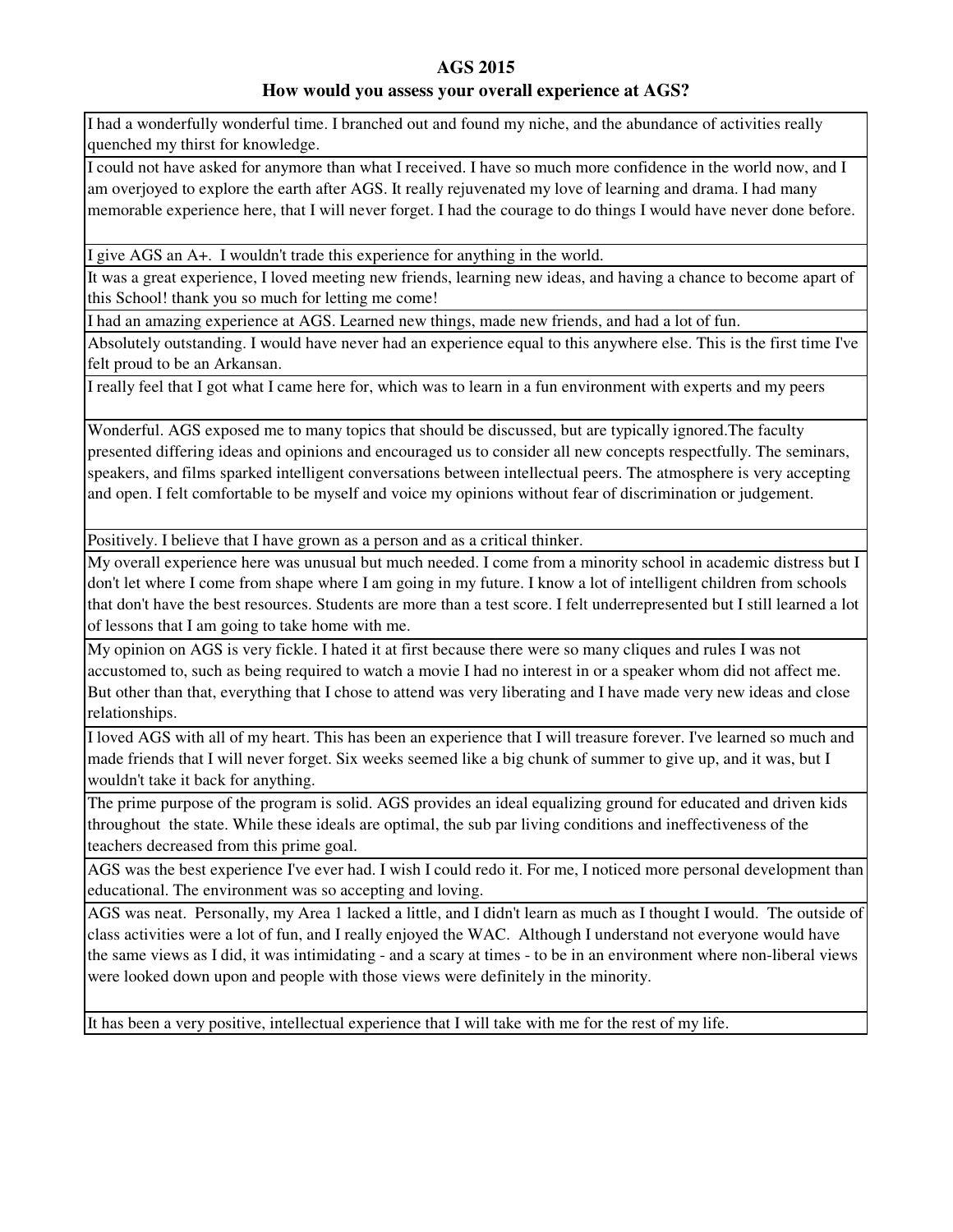At first, I will admit I absolutely hated it. I cried every day for the first week. But as I became used to being on my own and began to accept that I had no choice but to be here, I began to LOVE it. I've made so many friends and I learned more in the first two days of my drama class than I have in the past 3 years of drama classes at my school. I learned to be independent. AGS has opened my mind to so many valuable things. I don't want to leave. I wish I could come back every year. I am even thinking about becoming an RA just so I can gain more knowledge taught at AGS.

I liked most of my experience at AGS. There were times when it felt like we were overloaded with a lot stuff to do but overall, it was pretty nice.

AGS was a life changing summer. These six weeks were some of the most educational, eye-opening, fun filled weeks I've ever experienced. The professors were engaging and knowledgeable. The faculty and students are so ready to learn and engage. It's a safe and fun environment with a great balance of fun and education.

It was fun. I felt excluded a lot of the time from social groups but that was to no fault of AGS. I would highly recommend AGS to any student wishing to be enlightened to new ideas.

I'm at a loss for words, so I'll make a list. :)

- Making memories

- Meeting amazing people
- Thoughtful conversation
- Acceptance
- Open-minded
- Communication skills for life
- Good food and AMAZING lunch ladies
- Wonderful housekeeping
- Rockin' teachers!!!
- Gross dorms
- Pecans. Everywhere
- No phone and that's okay

It's indescribable, really. In my application, we wrote about an idea that stretched our mind. Well, I've become more flexible than ever. I will miss AGS.

It was an incredible and unique experience and I feel I'll take what I learned with me for the rest of my life.

AGS has been a life-changing experience that will shape how I consider my future and my options. I have truly been blessed to be able to attend such an incredible program.

Arkansas Governor's School completely lived up to my expectations. The incredible classes, speakers, staff, and fellow students gave me memories that will stay with me forever. I truly do believe that I am a more self aware and enlightened person because of my six weeks here,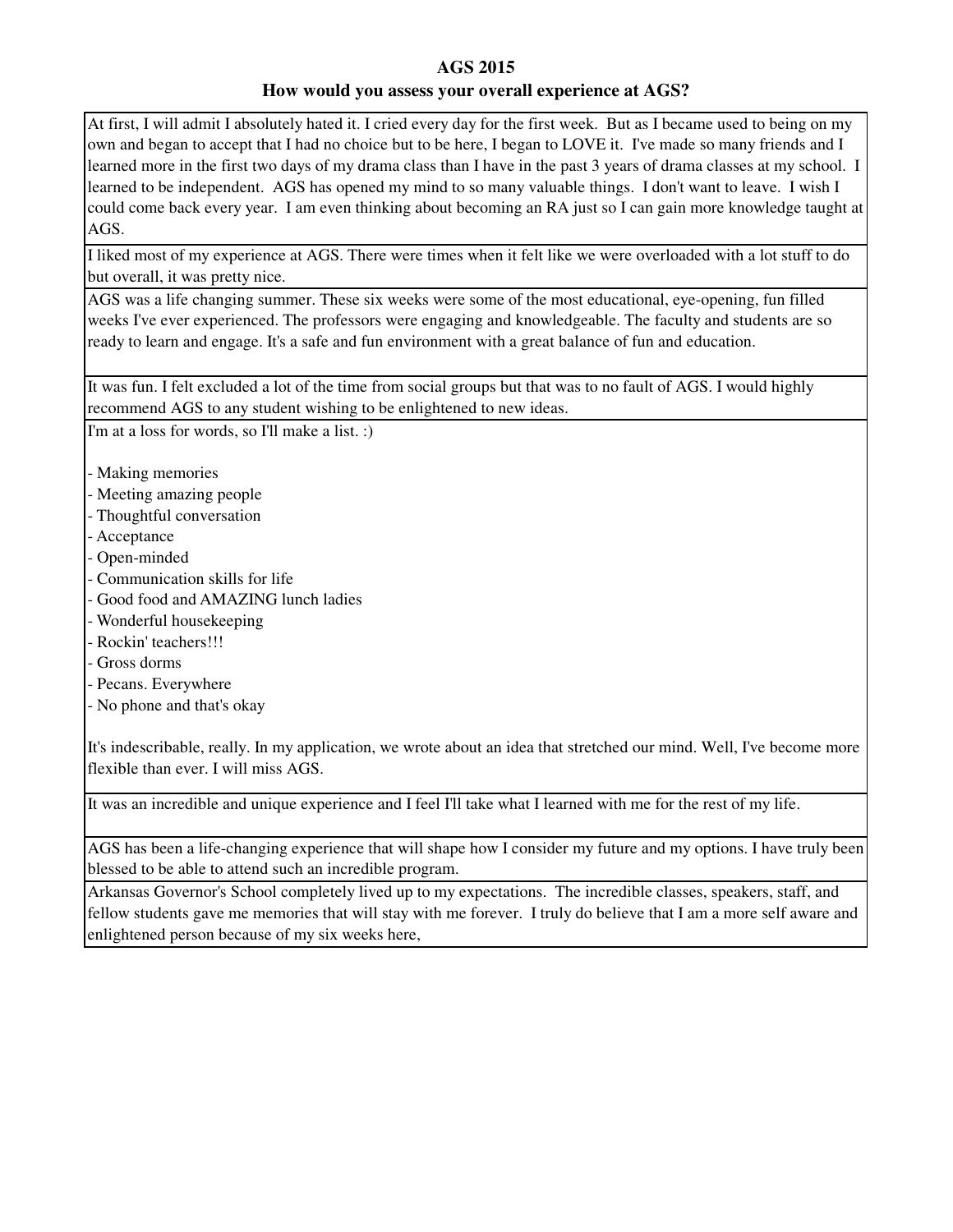It was fun, educational, and more than a summer camp or a school. I know a few people who left because they felt like they already knew what was being taught, but I feel like they were missing the point. Academically, it gave me a chance to practice writing and experience different points of view from my peers that I could never have gotten elsewhere. Socially, I feel like I became more aware of issues I didn't know about or I was more educated on issues I already knew about. AGS also gave me the chance to discuss these issues with other kids my age in an intellectual environment, something I really appreciated and wouldn't have been able to otherwise do. And I just really loved all of the people here, from students, to teachers, to RAs, to Miss Mimi in the cafeteria.

ITS SO GREAT.

I don't want to leave:(

AGS is the best. My experience was like no other. I have met a lot of great people who I do not want to leave. The educational experience has a better environment than a regular public school setting.

On a scale of one to ten I would not be able to assign my experience at AGS a value because it was far better than a simple 10/10. This is a fantastic program and I wish I could stay here forever.

I learned a lot here. It wasn't consistent, but what I did learn will really affect my life when I return home. I had a lot of fun, and it was way more productive than I would have been at home. If I could do the program over again, I would. I wish I didn't have to go home.

I had so much fun being here. It was definitely one of the best experiences of my life. I don't regret coming here one bit. My only complaint was that I was not able to work out everyday because of the limited hours.

It was an incredible experience. I am so glad I had the opportunity to come here. It helped me grow in to myself and hopefully I can take that self confidence back to a not so tolerant community and maintain it, because I've learned it's worth being myself.

I had fun. I'm glad i was able to have this experience, but I wouldn't do it again.

I would say it was just ok. I wasn't able to exercise as much as I wanted and some of the ideals were one sided and redundant, but the speakers, movies, and games were great.

AGS WAS AWESOME! Seriously, AGS was probably one of the best experiences I've ever had in high school or during the summer in a summer program. The RAs and HMs made everything smooth and my Area 1 teachers were fantastic. While I didn't enjoy all of the speakers and some of the movies' images made me sick due to flashing images (Koyaanisqatsi and Miss Representation), I enjoyed AGS as a whole.

I couldn't have asked for any better way to spend my summer. The seminars were exciting, the speakers were thought provoking, and I enjoyed every second here. I have made wonderful friends as well as improved writing/art. I learned quite a lot in my time here.

10/10 would do again if I could. I had so much fun and learned an inordinate amount of stuff and I wish I could come back!

It was wonderful. I met a lot of new people and learned things that would never have been taught to me in a traditional high school. It was amazing to be in a place full of people like me, people who love what they do and are willing to go the extra mile. I felt like everything I had to do had a true purpose, I wasn't just doing something because I had to. Everything I did here was done to make me a better person and I truly appreciated that.

It was personally not for me but I respect the program

My overall experience at AGS was really fun. The only thing is I did not learn much in Area 3 and my Social Science classes could have been more effective.

There were some struggles, but I have really grown as a person here and I've really learned a lot about who I am.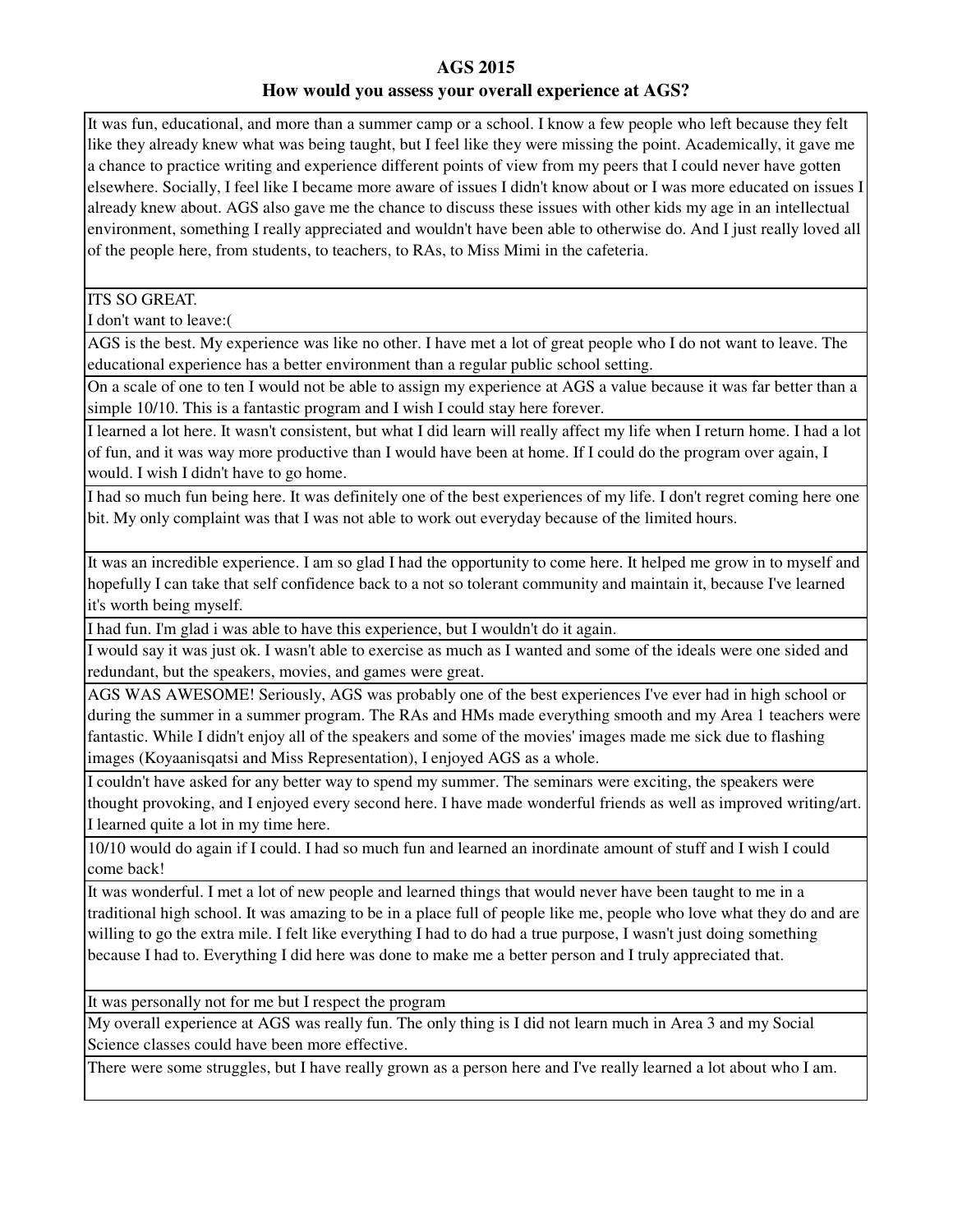### **How would you assess your overall experience at AGS?**

I had such an amazing time at AGS! This really opened up my eyes to so many new ideas and helped me discover a little about myself. Everything about this program is amazing and should continue.

AGS has been a life changing experience for me. Not only did the academics make an impact, but also the social aspect of my time here.

To explain my experience succinctly: AGS kicked ass.

This has truly been one of the best experiences I have had. The classes and the activities have made it the best. (Plus the new people)

Great. I really wish my senior year would be this nice. I loved that I had freedom but not enough that anything could happen.

I loved it. I don't want to leave here, the students and staff were so nice, and open-minded.

One of the best experiences of my life. It will be unforgettable. My memory will forever contain AGS as something positive.

10/10 would recommend AGS. AGS has been very fulfilling. I have had a wonderful time learning wonderful things with wonderful people. It would be hard to compile a list of all the things I have learned from AGS, from my Area I,II, and III, to all the great 4:10s and 6:10s, to the intangible things I've learned from my fellow students. It was a joy to wake up every morning and know I was always going to have an interesting and exciting day learning how to be a citizen of the world, in a beautiful place, with beautiful people.

Really great besides koyannisquatsi which I now see as a form of torture. Otherwise the place was great also we should be able to have phones on sundays and also not have to wait outside of staples for events when it is extremely hot.

Loved everything about it. Best part is the people my age and the interactions I had with them. I would spend a whole year here with these people if I could.

10/10 would do again.

It was fantastic. I got to learn more about myself and everyone from all of Arkansas. I didn't think English would be my Area 1, but I'm glad that it is. I'm grateful for everyone. 100/10 would come back.

My overall experience at AGS is a roller-coaster.

I would say it is one of the greatest experiences of my life. It was very unusual for me because I go to a private school, but the program is very easy for anyone to come and enjoy.

It was absolutely amazing. It helped to broaden my circle of friends and my point of view on many different topics, even though there might be a few too many liberals here.

I had a good experience at AGS. I think my time here was very well spent.

I was a wonderful time. Every moment was priceless!

I have to say that AGS was a very good way to spend six weeks. There were several aspects that were amazing and I loved them. There were other things that I just could not enjoy. I think that, in the long run, coming to AGS was a good idea

The overall experience at AGS was positive and constructive both socially and intellectually.

I had a great time at AGS and met many new people. This allowed me to be exposed to a variety of viewpoints and such, however there are certain aspects you miss about home, for example, the ability to eat food whenever you are hungry as opposed to a strict dietary schedule.

I enjoyed it very much, even with negative preconceived notions about my experience. I'm very glad I came.

Overall I would say it was a useful experience.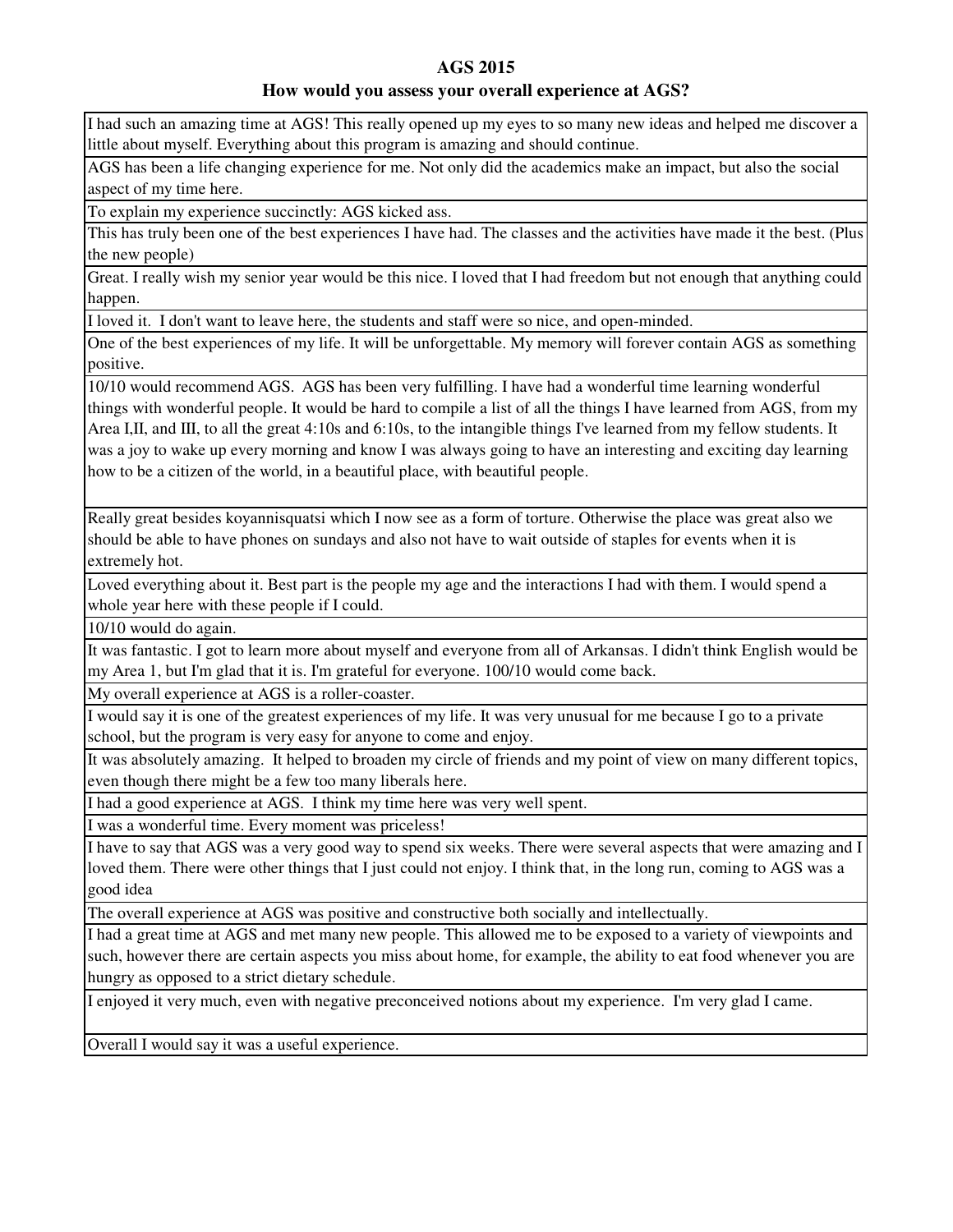My experience at AGS is one of a life time. The environment, people, and staff have made this the best summer of my life. AGS has opened my eyes to new ideas and points of view that I would have never considered without the program. The only "downfall" of this program is not being able to do it more than once. I have thoroughly enjoyed my time here at AGS and I hate to leave but I know I will carry the memories I have made here with me throughout my life.

It was pretty boring. For the most part, I didn't enjoy my experience.

This was one of the best experiences of my life. AGS developed in me critical thinking skills I had never thought of or approached. I enjoyed actually conversing with other kids who were on my intellectual level.

I had an incredible time here at AGS. Everything went so smooth and almost all of the presentations were fantastic. I will never forget AGS and how much it taught me.

I have created a new family. Being of only three accepted from my school, I didn't know a whole lot of people coming in on the first day of classes, but now I can say that I loved every minute of AGS, because I have now made life-long friends.

It was an enlightening experience. I'm not the same person I was coming into AGS. I have change socially and mentally for the better.

My overall experience has been a blast and I have enjoyed my time here. I have learned so much in the time that I've been here and I enjoyed being surrounded by intellectual people.

Overall went really well 11 out of 10

Eye-opening. The people, the classes, and the activities here are the most diverse and beneficial experiences I've gone through in my academic career. I don't think I can experience anything like this anywhere else. This amazing environment has changed me for the better intellectually, personally, and socially. My eyes have opened to new perspectives and views of the world that will help me venture through the real world. I thoroughly enjoyed my days here, and I cannot believe I'll be leaving this place. I wish AGS was my real high school!!!

I really loved it here, minus the residential part. The classes were phenomenal, and I wouldn't want to spend my summer any other way.

It was superfluous! AGS offered a place to be yourself with others of like minds. Mattered not did it if you were Liberal, Conservative, Homosexual, Heterosexual, Boy, or Girl. This created a wonderful learning environment for us all. In general, AGS is most definitely worth spending six weeks away from my summer!

This Experience was actually amazing. It was life changing. I learned so many things that I can take away from here and relay to others.

It was definitely interesting. Some things weren't very well organized, but other than that, I'm glad I came because I enjoyed it, even if I missed playing video games with my other friends.

Eh. At first, I absolutely hated it, but once I started to make friends, it was alright. But it's really not worth it if you're an introvert that just wants to learn quietly or take a break after too much interaction. It looks good on a resume, but it's not at all life-changing.

I would have to say that AGS has been one of the BEST experiences of my life. I have learned a lot, and am so excited to share my experiences with everyone at home. It was a WONDERFUL time!

Just dandy. Has been a blessing, and causes major perspective shifts. Such an amazing learning experience.

It was honestly life changing. I loved the experience so much. I met awesome people, learned so many new things, and got a whole new look on my potential and world.

These six weeks have been the best summer of my life.

I loved every second of it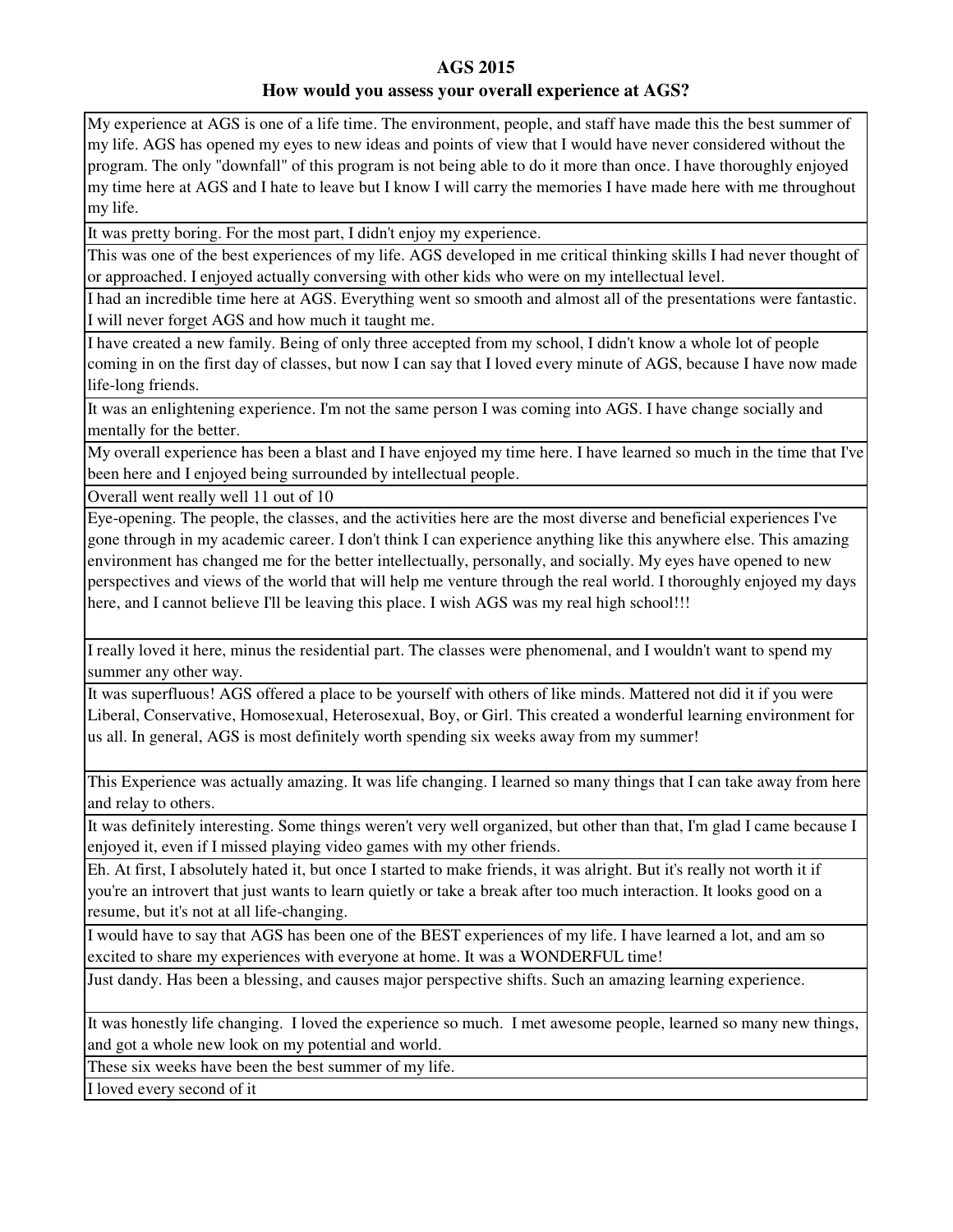# **How would you assess your overall experience at AGS?**

I loved it. The classes were fun and insightful but informal. I liked the relaxed feeling in the classroom. Most of the seminars were interesting and fun to attend.

**Grand** 

I would say that I had a good time here. I enjoyed the interactions with different people, and I enjoyed the different opportunities I had.

Fantastic. If I could go again, I would, but I'll have to settle with just going to college. I'm suggesting AGS to all of the underclassmen.

grand

I didn't believe people when they told me how exceptional and life changing this experience is. During my time here I have grown so much as a human being and made dozens of new friends that I will treasure till the end of my days. The seminars were also wonderful and I enjoyed all of them that I attended. Meals were fantastic and so were the lunch ladies. The experience that is AGS is just nearly impossible to sum up in a few sentences. Just know that this is a chapter of my life I will talk about and remember for the rest of my life. Never stop this program.

Very nice. I never had a dull moment and every second of it was worth it.

It's been absolutely wonderful! I feel enriched more than ever in my life. It's great to be surrounded by so many excellent people that are passionate about learning. Almost all of the faculty and staff have also been wonderful!

My summer spent at AGS has been the most diverse and influential event I've ever experienced. Being in ELA, I was exposed to various forms of literature that I'd forgotten existed. In practicing those forms of writing, I learned much about myself. Also, the environment here is accepting, sometimes overwhelmingly so. Here, at AGS, I have been encouraged to further exercise the virtues I hold in high esteem, like patience. The people here have interests, values, and political views that they are quite passionate about. It was a wonderful thing to experience. AGS students became one large family. You could approach anyone and begin a conversation with them. AGS is an experience that will remain in my memory forever.

I found some students to be very disrespectful, which was disappointing. I didn't learn a lot in my area 2 and 3 classes, and the majority of my time here I was very homesick.

My overall AGS experience was life changing. I have made so many life long friends, and become close to all my teachers, in a way that no high school could give me. AGS gave me a taste of college life and I just have to say, I am ready for college. You cannot get this type of experience anywhere else. This is a one of a kind program and I hope that AGS continues to stay a six week program and give high school seniors the chance of a lifetime.

It was great.

Honestly, I thought there would be much more pencil work but gadly there was not. I loved coming here, and if I could do it again I would.

Life changing. Coming here has really taught me how to be myself and opened my eyes to a whole new world.

AGS has been by far the greatest experience of my life. Not once have I felt so fulfilled and so accepted as an intellectual. The environment created was one of extreme comfort. I never had to put up my guard and I wasn't persecuted for my religious beliefs (except for the Area II debate on religion, obviously). I have truly enjoyed my time here and I would definitely recommend the program to any juniors at my school.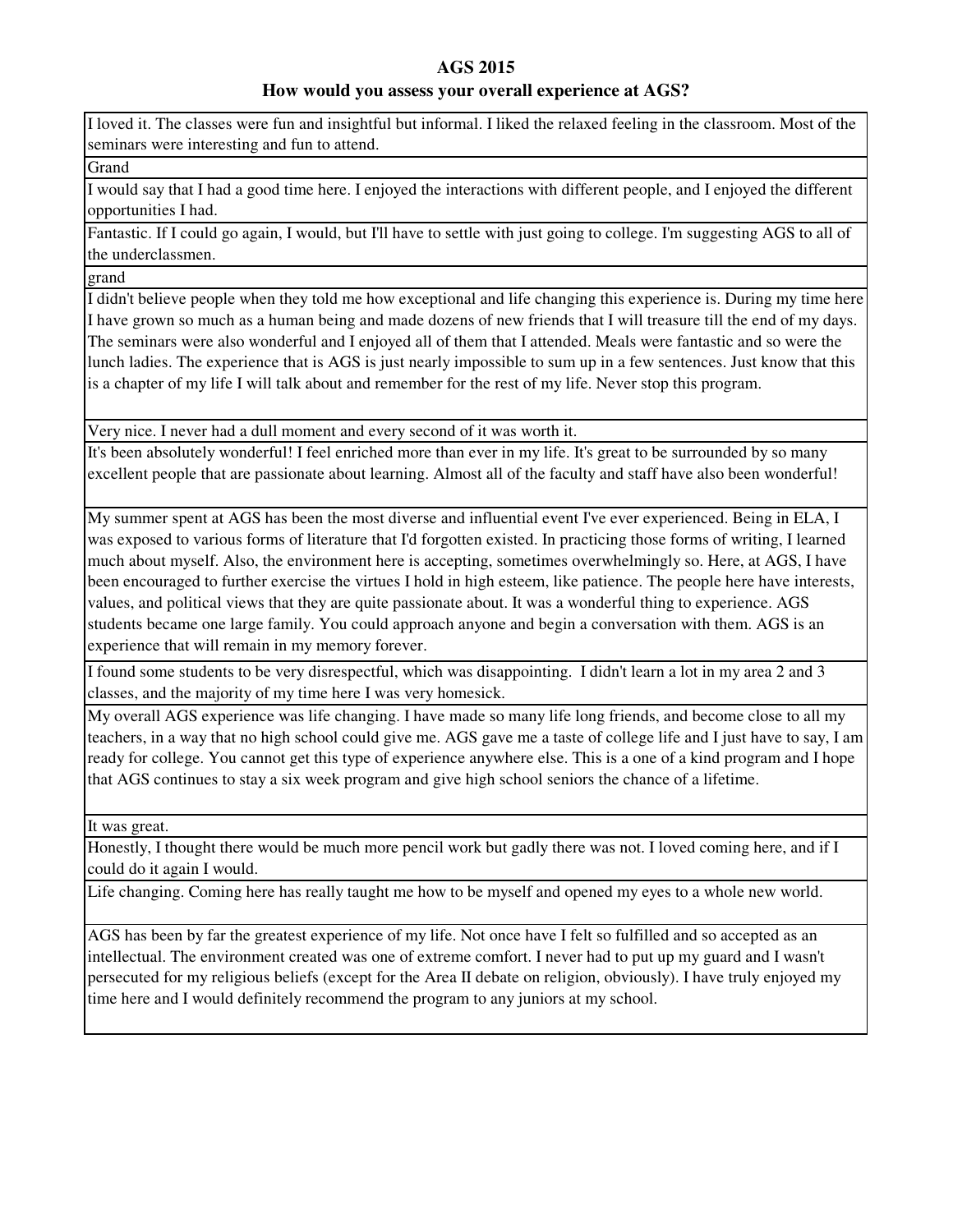I thought it gave me a great sneak peak of college life. I was able to participate in class and share my ideas, I met wonderful people and re-met some old friends. I felt inspired by teachers and classmates and hopefully they were inspired by me too! My overall experience at AGS was AMAZING! I was even able to learn a little bit more about myself. I feel that AGS encouraged me to become a critical thinker of world wide issues.

I loved my experience at AGS. The first 2 weeks were rough, but the following weeks were awesome.

AGS was really fun. I learned how to think critically, and encountered a lot of new people who share the same interests as I do.

It was good. I enjoyed being around some of the smartest kids in the state and have made connections that will hopefully last for a lifetime.

I would say that I have had a very positive experience at AGS. I feel like my ability to think critically has been greatly increased, and that I have formed many positive relationships during my time here.

Amazing and wonderful and every other word that could be used to describe something great. I don't want to leave. This environment is a wonderful learning environment and it was awesome.

I will never forget this experience, totally the best summer I've ever had. I have learned so much and have grown as a person.

It was awesome. The people/environment was just great. I would not mind at all if I could do this all over again!

Positive. I enjoyed meeting new people, and the classes were decent at worst, and I enjoyed my Area II and 4:10ss/6:10s very, very much.

My overall experience here at AGS has been the highlight of my life. I have made many new friends that I will probably be in contact with for the rest of my life.

Honestly, I don't want to go home. I have created a family here that I don't want to leave. I loved all of the activities and events! Not only have I learned about the world and life, but myself as well.

great

I had an overall good experience. I got a little homesick, but there were so many intellectually and socially engaging activities going on. There was never a dull moment, and I met a lot of wonderful people.

I had a fantastic time here at AGS. I am glad that I took the time and effort to apply to AGS. It was worth the time to be able to come to AGS. This experience has opened me up to new ideas and opportunities.

It was eye-opening, but after a while it began to feel like a liberal echo chamber.

I feel like my experience was a good one, though it could have been better. Not for any fault of the staff but rather my own unwillingness to go and try 4:10's and 6:10's earlier in the program.

I really enjoyed my AGS experience, help me learn and explore new and amazing ideas which I know will make me a better person in the future

I thought that AGS was a wonderful experience! The teachers were fantastic and dedicated to making sure that we learned something and that we felt that we could apply what we learned to our daily lives. The activities were fun and I made lots of new friends :)

It was a wonderful experience with supportive and open minded students.

Amazing. I learned so many things here that I couldn't even begin to describe how much this program has effected me in a positive way.

moderate.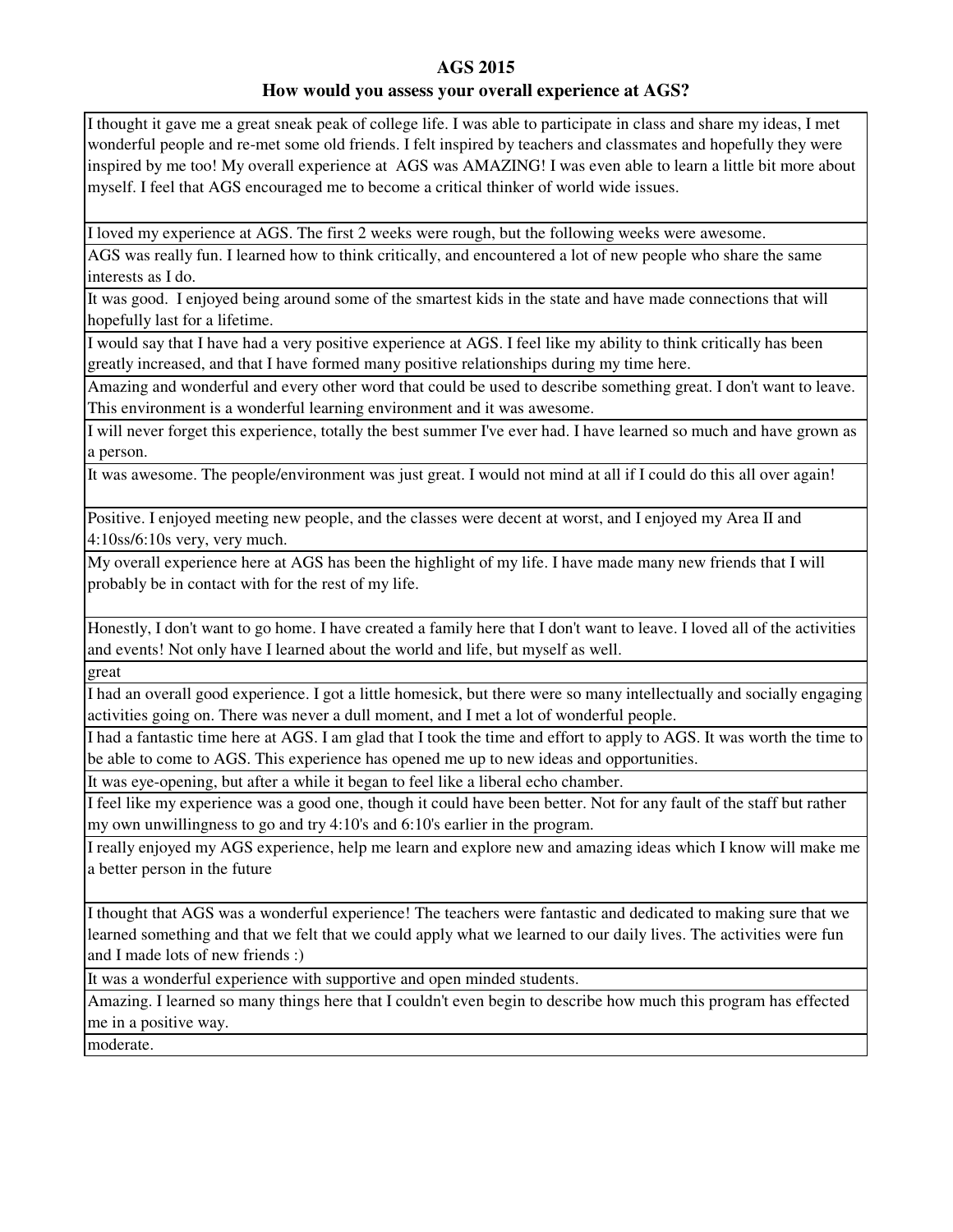It was a wonderful source of adventure, though I must state that in our Area III class we were taught about who we are. The most relevant trait we learned about ourselves was whether we are introverts or extroverts. Once we put a title to how we gain and give off energy, our environments and schedules failed to suit our needs. As an introvert, I found very little time to be alone and wind down. This program seems to be better suited for extroverts.

Overall, my experience at AGS was wonderful in many ways. It expanded my knowledge to things that are not discussed in regular schooling.

I had so much fun this summer. I've made so many new friends and have learned in a college setting. This program has made me extremely excited to attend college next year. I'm so glad I was selected to attend Arkansas Governor's School because I have no idea what I would have done without it. Sure, the weather was hot and humid, but my experiences here more than made up for it.

My experience at AGS has helped me to more widely open my eyes to new ideas and people. I will always remember these unfortunatley short six weeks because of the impact that they have had on me. I would come back if I could.

Enjoyable and a good summer experience to have.

I feel that this was an experience that is simply beyond words.

The first week was pretty rough. The only people I knew were the kids from my school but I soon made new friends and the classes became more stimulating and it's been real. I love it here. I love all of the activities that are available and the seminars are sometimes really fun and cool to learn about and I'm sad I have to leave.

I loved it. My Area 1 classes were very informative and they were also a lot of fun. I love being able to exclusively learn about what I am interested in. I feel like Governor's school really fueled my passions. Area 2 and 3 were also very insightful and gave me a better understanding of myself and the world around me.

AGS has been absolutely amazing. I was very lucky to have an opportunity to meet so many diverse teachers and students.

It was overall positive, even if the last two weeks or so became rather draining due to the sheer number of required events. I enjoyed the classes, the speakers, and the atmosphere of the program.

AGS has been a great time for me. I have had the most fun that I have ever had. The experience is almost too short in my opinion. I loved almost every second of my time here.

AGS helped me find myself. I was tasked with thinking about things that I would have never even considered thinking about before. It sharpened my social skills as well as my academic skills. The best educational experience of my life.

Ehh, I dont know. I'd like a lot of the restrictions to be relaxed. It feels a bit like prison here. Sometimes, I would think I was having fun, but then I would go home where I have much less restrictions and I would have way more fun. Why can't we go to Purple Cow? What the heck. Are we like three your olds? Supposedly, we're some of the best kids in Arkansas, and we can all legally drive a car, but we cant be trusted to walk 30 yards or so to a Panera Bread. What the heck.

I loved AGS. It helped me learn things that I'd never be able to in a normal classroom setting. It also allowed me to question my beliefs and helped me realize why I believe the things I believe. I have also made a ton of friends] that I will definitely keep up with after we leave.

I had an amazing time and learned a lot about the person I am and the person I could be.

10000/10.

I really loved my experience here. Meeting all these new people and feeling safe while doing it really helped me learn and grow.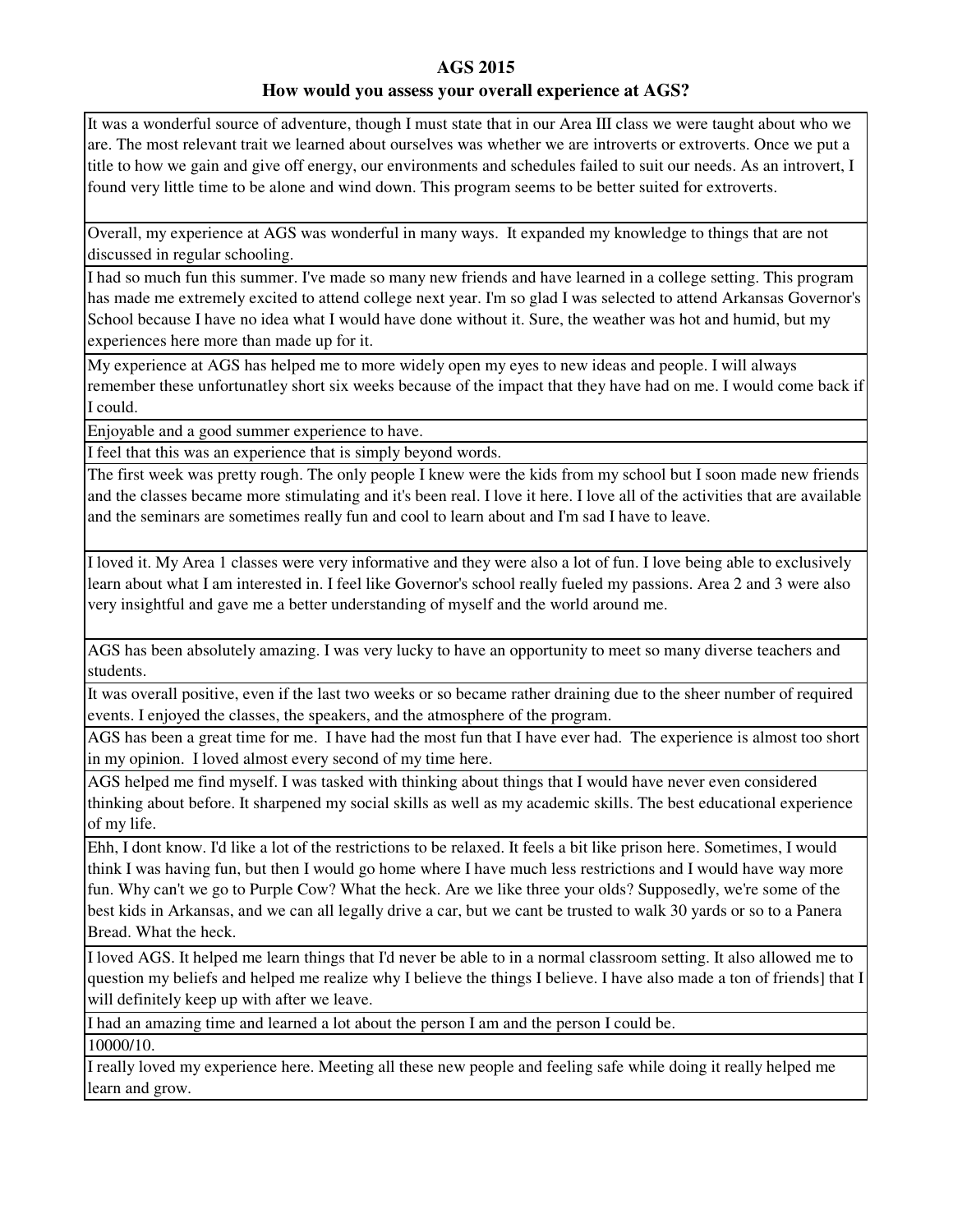### **How would you assess your overall experience at AGS?**

Good!! I've grown and matured as a person and artist, and I feel like my summer has been thus far well spent.

It was amazing. The punishments are fair when needed and the meals were good, all the staff are super nice.

It's hard to use any words to describe AGS besides life-changing. The effects are slow and gradual at first, but near the end (which is now) I really feel like I have a new outlook on life. I have the drive to work harder and to really try and enjoy every experience that life throws at me. Also, I've made absoluely incredible friends.

It was a very positive learning experience that has prepared me for college.

It was wonderful. I can't think of anything else I would have rather done this summer.

It was a different experience. I felt very engaged both intellectually and physically. I enjoyed having the opportunity to attend talks outside of my area. It was fantastic to meet people across the state who both shared my beliefs and didn't. I would say having to do projects was very hard, the computer lab was often reserved for Area III and there wasn't much time to go in the afternoons, especially with all the 4:10s. I wish it would be easier but other than that my experience was fantastic.

It was wonderful. I was really nervous that I would waste my summer here, but it's definitely my favorite summer so far.

I loved it! We should add another week! I DON'T WANT TO LEAVE!

AGS has given me one of the best summers of my life. I never expected to meet so many wonderful students here who were so unique, talented, and open-minded. It was easy to make friends who cared about you here. If I could, I would come back to AGS every summer.

My overall experience at AGS was incredible. I loved it here, and it helped me so much with figuring a lot of things out. It was a great experience to have; I'm glad I got to have it.

I enjoyed my time here at AGS. I was weary of the length, but it proved to be a part of the charm. It was the perfect amount of time to make connections past the surface level and still allow students to be engaged and interested the entire 6 weeks. Although there were times when exhaustion set in, the activities were worth it. I learned a lot in my classes, and there are little, if any, things I would change. I did feel as if the program was catered more to the extrovert, but maybe that was just my personal experience. I felt uncomfortable in class debates and discussions where teachers implied I was required to speak out as opposed to just listen actively. I did, however, enjoy the little moments throughout the day where I was able to take some time and appreciate the campus in solitary. Overall, my experience was unforgettable. I will definitely encourage future students to apply.

I was a bit skeptical that AGS would be as amazing and life-changing as those who had gone before me said it would be, but I now realize that this experience was truly one of the best things that has ever happened to me. I was constantly surrounded by kind friends, teachers, and staff members. I always felt welcomed, encouraged, and rarely bored.

I was anxious the whole time I was here. I feel like this program does not provide enough options for people with anxiety and introverts. I understand the purpose of trying to make us interact but it is unreasonable to not meet the need of people with mental illness. although I feel that if this was addressed I would have very much enjoyed my experience here. I grew a lot as a person and as a student.

My experience here at AGS has been very great. I have learned so much and have attained a new way of thinking. My views were constantly challenged and that was wonderful because I have been able to develop stronger arguments to support my views. Also I believe I have come to better appreciate the views of others. AGS has been a place where I have met a diverse selection of people. I enjoyed that we all got along despite our differences.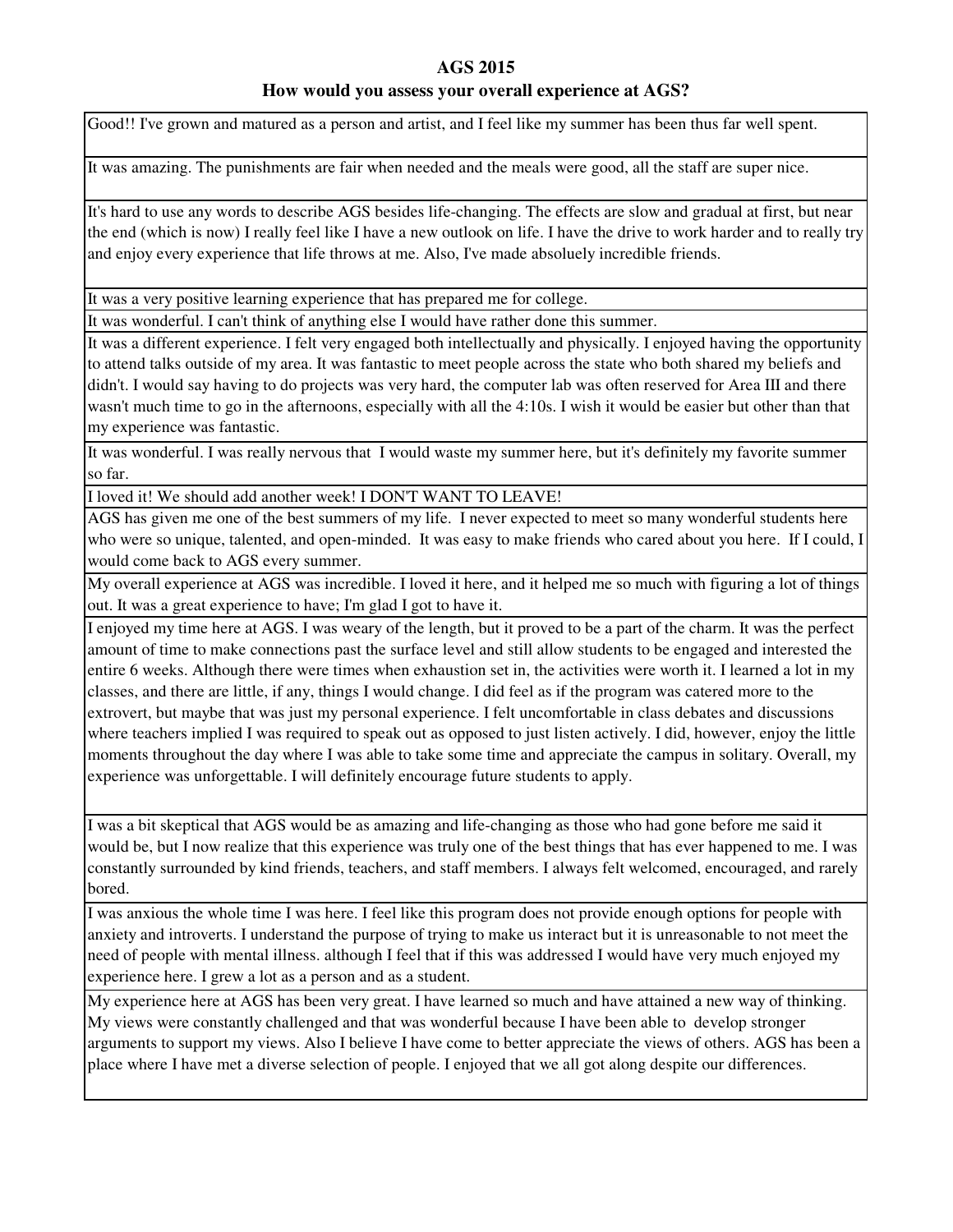#### **How would you assess your overall experience at AGS?**

My AGS experience was fantastic. I learned so much from everything, even the things that I didn't perhaps enjoy. I definitely would say that the program helped me grow as a learner and an individual, and I'll always think fondly of it.

My experience was truly eye opening. The horizons of my mind were expanded in ways I could not have even fathomed before attending Arkansas Governor's School. The most benefical repercussion of attending this year was building friendships with people of my same intellectual superiority yet also have varying oppositional standpoints.

I had a fantastic experience here at AGS, and I'm not ready to go home! I made so many new friends, had so many meaningful conversations, and attended seminars about subjects that interest me. The environment here is so positive and supportive of all the students here. Over the six weeks, the students and faculty have become one big loving community.

AGS was an amazing experience. I can say without a doubt that AGS has given me one of the best summers of my life. The people here are so open, talented, and unique. It is so easy to make friends here and be creative. AGS has made learning fun for me, something that I had begun to think was impossible for me. If I could, I would come back here every summer.

To be completely honest, the first week of AGS sucked because I had a hard time making friends in my classes. I had an internal conflict of wanting to make new friends, but constantly defaulting to my friends from school. Then, week two came around and I started making friends. Now, AGS is coming to a close, and I have some great memories because I have gotten closer to the friends I already had, and I've made many new friends.

My experience here was everything I wished for and more. So, thank you for accepting me.

AGS was an excellent, eye-opening experience! I loved it! However, the curriculum was not very challenging (especially Area 1) and I had hoped to gain more knowledge that would be applicable in schooling. Area 2 and 3 did enlighten me a lot and I was able to broaden my horizon of thinking.

My experience is life changing. I was going through a miscarriage a couple months before I came. everyone here and the teachers especially helped me and showed me a better way through this. I learned to love myself and everyone else. I learned how to deal with stress and way to conquer what life throws at you. the food here is also amazing! All of the staff has been so sweet and caring. So this changed my life in all new ways, and appreciate being here.

AGS was amazing, I'm so glad I got accepted! I've learned so many new things. Discovered more of myself, and have made life long friends. I will never forget this experience!!!

It was so great and I enjoyed the experience immensely. I wish this was a school I could actually attend because I would apply here and never look back.

AGS was an enriching experience that opened up a new perspective of thinking. It promoted new social relations and a way to get used to what living in a college dorm will be like. New experiences and wonderful people made AGS feel like an utopia of sorts.

My overall experience at AGS was eye-opening, I had an amazing time learning new things and experiencing new ideas. If I had the possiblity to come back I would every summer.

Coming away from AGS I am happy that I came, but there are a lot of things that I wish had been done differently. It did give me a good experience concerning what college will actually be like. I made quite a few friends here that I would not have made otherwise. Some of the speakers were really good while others were just ok. Some of the required events, I feel, should not have been required.